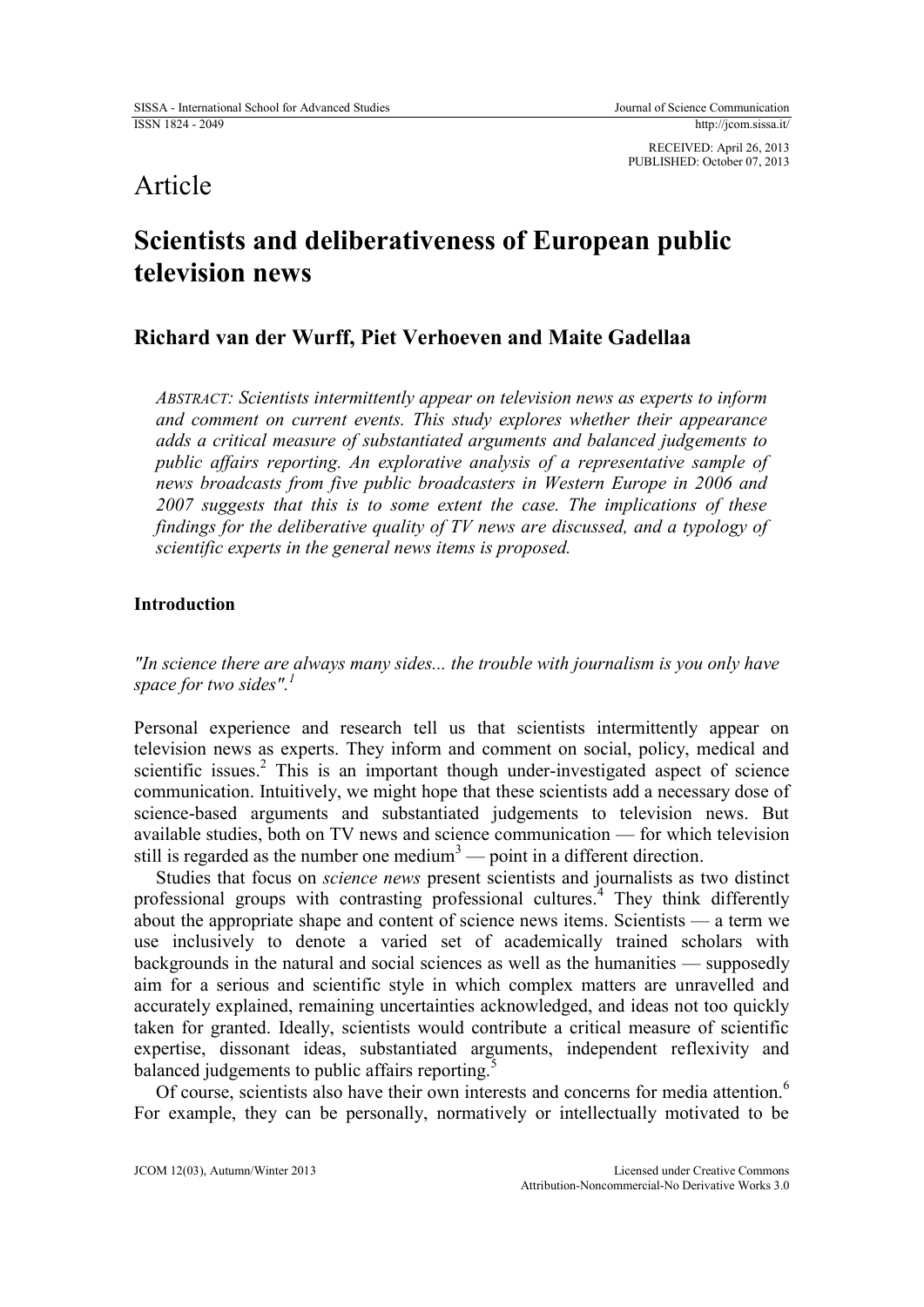involved in politics or social issues outside academia.<sup>7</sup> Or they aim, steered by their institutional background, to increase awareness of their institution (e.g., a university), to position it on the market, and to obtain research funding or influence policy.<sup>8</sup> In addition, scientists are increasingly trained to deal with and speak for media, so that they better equipped to accomplish their aims<sup>9</sup>.

Journalists, in turn, have become more inclined to use entertaining elements and formats in order to reach and subsequently inform audiences,<sup>10</sup> also when reporting about science.<sup>11</sup> Especially in the current media environment, entertaining elements and attractive angles are routinely included in TV news to draw audiences on competitive media markets. As a result, scientists may be embedded in a media logic that demands TV news to be personalized, unambiguous and easily told, and that leaves little room for factual or deliberative elaborations.

Illustrating these different approaches, scientists believe that they should restrict themselves to their narrow field of expertise when appearing in news items.<sup>12</sup> This fits academic interpretations of expertise as a thorough understanding of a particular field based at least partly on own research.<sup>13</sup> Yet, already in 1981, almost a third of scientists contacted by journalists were asked to discuss topics that were at best tangentially related to their own work.<sup>14</sup> Albaek and colleagues found 20 years later that the range of issues on which experts (seemingly) credibly can comment, has widened considerably in the last decades, especially for generalists with a social science or humanities background.<sup>15</sup>

These findings raise questions to what extent scholars can play a role as science communicators when they appear in general news items, by adding a critical measure of science-based arguments and judgements on a public interest issue.

To investigate this issue, we explore the following research question: *Do scientists contribute diverse viewpoints and substantiated arguments to TV news items*? We investigate this question with an explorative content analysis of a representative sample of news broadcasts from five public broadcasters in Western Europe in 2006 and 2007.

#### **Context**

We focus on television news, because it is an important source of current affairs information for the general audience, as well as the preferred medium for science communication.<sup>16</sup> Eurobarometer surveys consistently show that people in Europe depend on television as the prime and trusted source for their daily news on political matters.<sup>17</sup> For example, 77% of the Dutch population identified in 2011 the public TV news cast as one of their favourite news sources.<sup>18</sup>

But the informative quality of television news is questioned. Generally speaking, communication scholars believe that citizens learn more from newspapers than television.<sup>19</sup> Of course, differences within these categories exist. Audiences learn more from public than from commercial TV news,<sup>20</sup> and tabloid newspapers are less informative than public TV news.<sup>21</sup> Nevertheless, the media logic of TV is generally considered to be at odds with in-depth and background information. TV thrives on emotions, incidents, and clear-cut conflicts. There is little room for the deliberative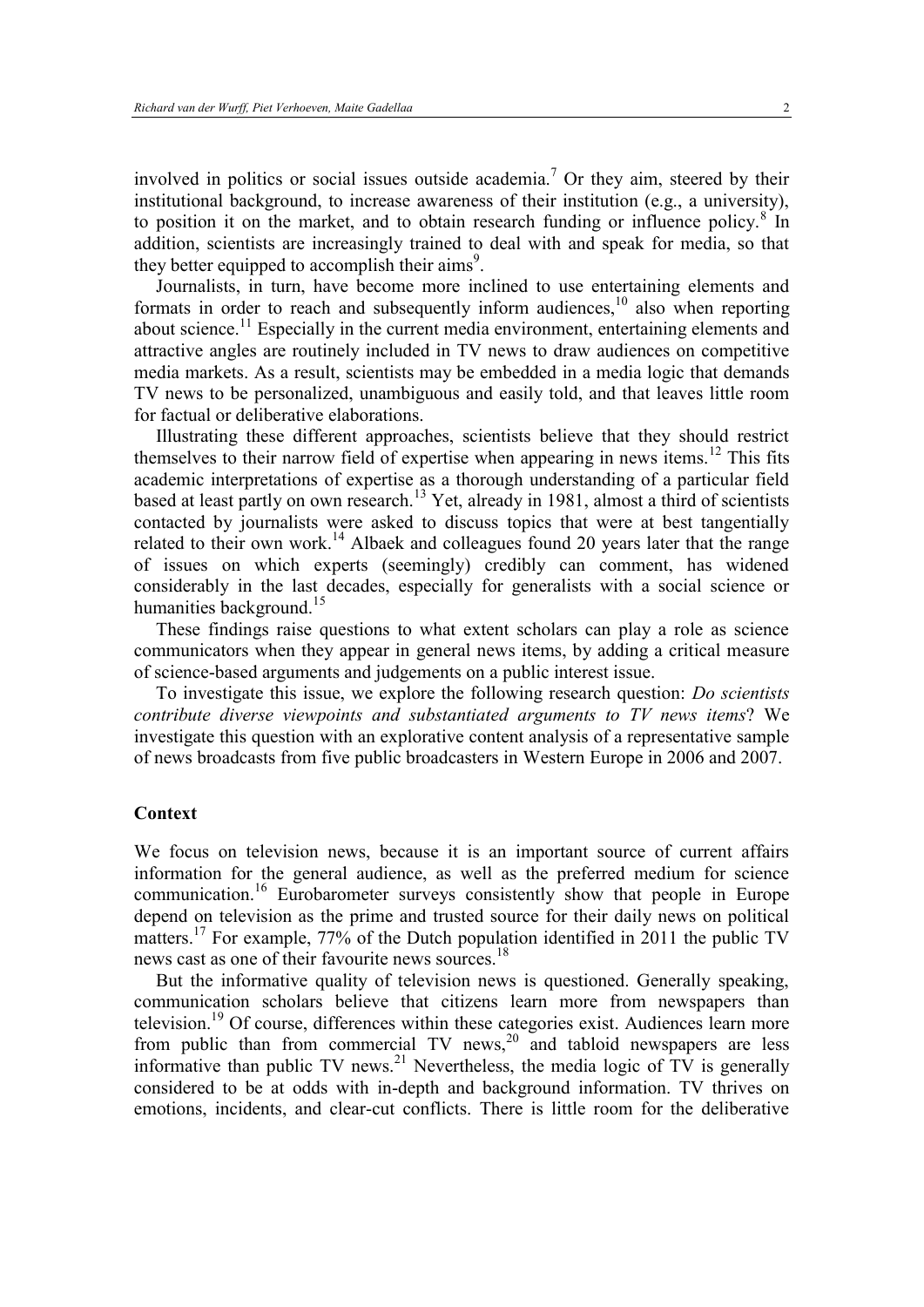elaboration of positions and reasoned debates in which arguments and counterarguments are made and learning can take place.<sup>22</sup>

This is unfortunate, because the deliberative quality of news items is important for modern democracies.<sup>23</sup> Media content should reflect different opinions, even confront audiences with dissenting ideas, in order to stimulate debate and innovative thinking, and to empower citizens to make political choices.<sup>24</sup> Quality deliberation moreover requires that multiple perspectives are argued and compared; that claims are justified, that competing claims are criticized and that counterclaims are rebutted.<sup>25</sup> Perhaps scientists are well positioned to improve the deliberative quality of television news items in which they appear as experts?

**Scientists in the news.** Actually, we do not know much about the role of scientists in general interest news. What we do know is that journalists increasingly tend to give scientists a role as expert.<sup>26</sup> Albaek, Christiansen and Togeby report two interesting trends in this respect.<sup> $27$ </sup> First, the number of articles in Danish national newspapers citing scientists has increased sevenfold between 1961 and 2000. Second, these scholars increasingly have a social science background and comment on social and policy issues, instead of merely communicating discoveries in science and medicine.<sup>28</sup>

These trends reflect the growing dependency of society, and journalists, on expert knowledge. They also illustrate that scholars are increasingly aware that media attention pays in terms of attracting funding.<sup>29</sup> This incentive adds to scientists' longstanding normative and intellectual motivations for political and social involvement $^{30}$ 

#### *Science news*

Empirical research on the role of science in the media shows consistently that science does not get much attention in newspapers<sup>31</sup> or other news media.<sup>32</sup> For example, studies consistently show that only a minor part of news items deal with science and technology. Findings range from 0.1 item per news program in Western Europe,  $33\,2.4\%$ of the news items in the most important news programs in five Western European countries,<sup>34</sup> and 7.3% in the Brazilian newscast *Journal Nacional*. <sup>35</sup> These news items about science are usually longer than other topics.<sup>36</sup> Attention to science and technology in news programs thus varies per country.<sup>37</sup>

Science news is often about scientific breakthroughs and concrete events,  $38$  elite groups of scientists, $39$  and conflicts and controversies in society or in the scientific world.<sup>40</sup> In reporting about science the media prefer unambiguity,<sup>41</sup> simplification and symbolisation,<sup>42</sup> and sometimes dissident scientists.<sup>43</sup> Most attention is paid to the natural sciences, medicine and technology.<sup>44</sup>

Science news — we may conclude — tend to popularise science and emphasize the positive consequences of scientific discoveries for improving human lives; or focus on the risks and possible negative consequences of scientific discoveries and on the resulting controversies in society. Some media, though, give niche audiences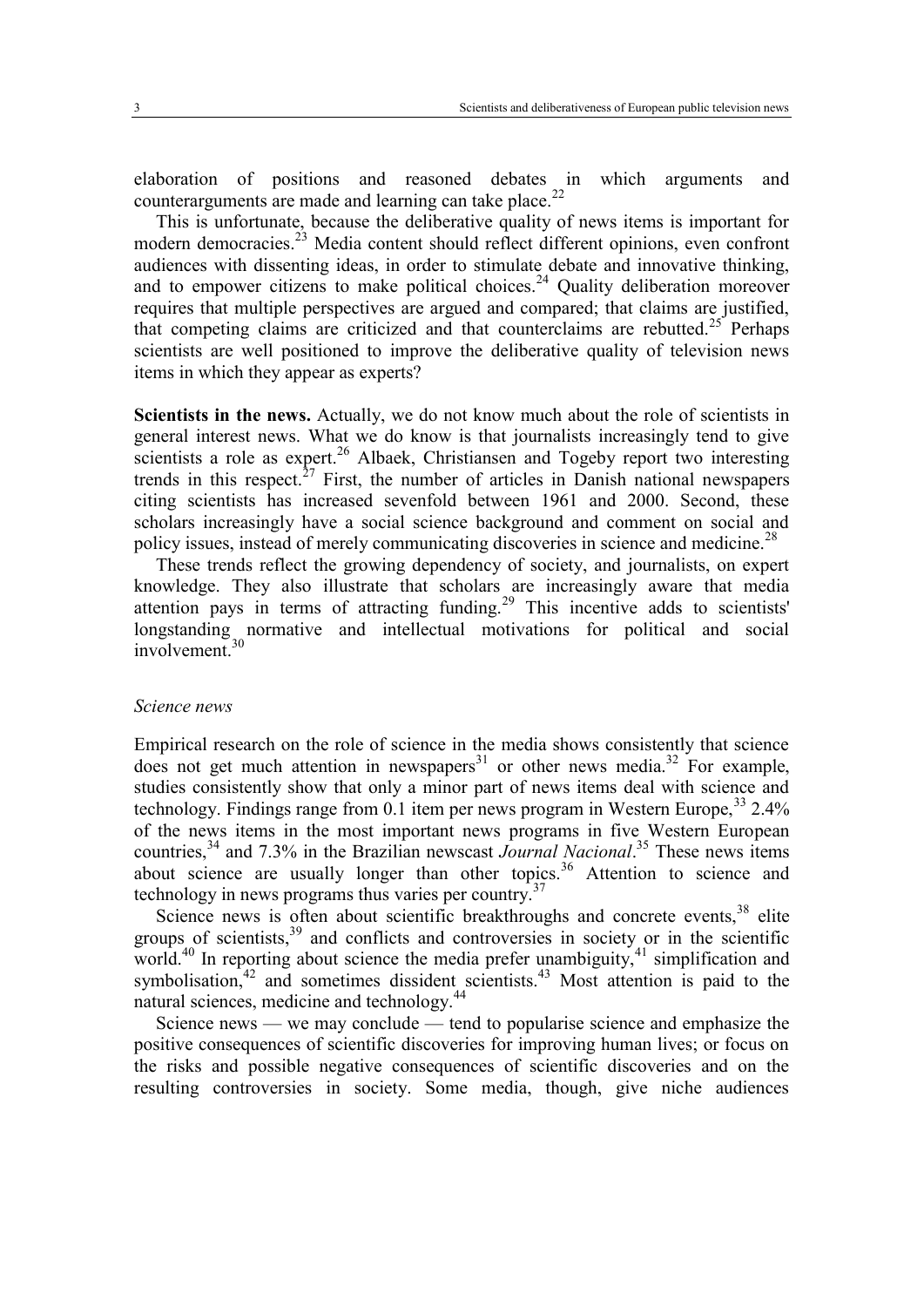background information about science in special science sections of newspapers<sup>45</sup> or in special television programs dedicated to science and scientific developments.<sup>46</sup>

**Scientists as sources.** Research shows that scientists can be attractive sources in science news items. Like general news reporters, science reporters seek knowledgeable, articulate, accessible and, if possible, prestigious sources and experts to provide (background) information and perspective to scientific discoveries. These experts may be scientists directly involved in a study or their administrators, but also include other scientists — that may or may not have specific expertise in the area that is covered. Reporters embed these sources to provide scientific and social context to a study, underline its reliability, address its implications and, if necessary, criticize a study or add a cautionary note.<sup>4</sup>

Overall, these findings mirror what we know about the role of sources in general. Sources need to be accessible and reliable, able to provide suitable information, radiate authority and trustworthiness, and be articulate.<sup>48</sup> This means that not only the power and influence of the source are important. Also its public relations and news management efforts and the mutual self interest of sources (and journalists) in news coverage play a role.<sup>49</sup>

**A clash between cultures.** The interactions between journalists and scientists are confounded by differences in professional culture and conceptualisations of news quality that result in a struggle for control over science news items.<sup>50</sup> Scientists emphasize that reporting should be objective and unbiased, non-emotional and not sensationalized, sober and matter-of-factly, and "oriented towards the scientific truth".<sup>51</sup> A large scale survey among scientists in the UK and US shows that scientists in general are critical of media coverage of science. But they judge their own experience with journalists more positively. $52$ 

Journalists are inclined to put emphasis on the societal functions of journalism. They emphasize that stories should be informative *and* attractive for readers, and focus on social and political issues *and* interpretations.<sup>53</sup> They also have time and space constraints which put them in a different position than scientists.<sup>54</sup>

Consider for example the press coverage of cloning, on the occasion of the birth of Dolly, a cloned sheep. Studies show considerable tension between scientists and journalists on how this issue should be reported. Scientists were interested in disseminating scientific information. Journalists, on the other hand, were more interested in the cultural aspects of cloning.<sup>55</sup> They introduced ethical considerations in the debate about cloning in the  $USA<sub>56</sub>$  and influenced the political and societal debate in the UK $57$ 

These different approaches put the quality of reporting about the scientific aspects of social issue at risk. Journalistic reporting on French TV does not adequately reflect the evolution of scientific knowledge about a disease like the Attention Deficit Hyperactivity Disorder (ADHD);<sup>58</sup> and rhetorical practices of journalists changed the interpretation of consumer information on contamination in farmed salmon in the US.<sup>59</sup>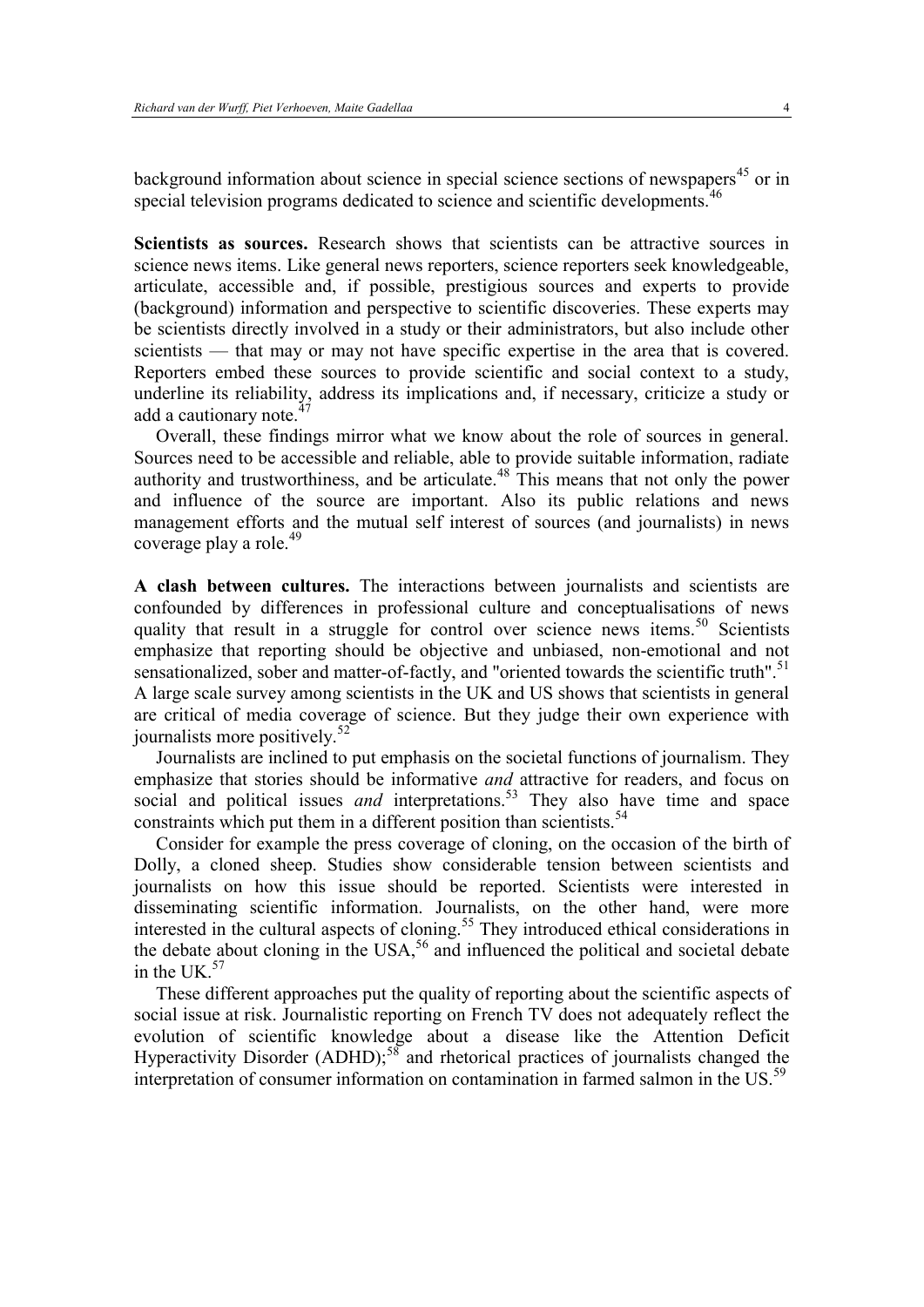These and other studies indicate that there is a gap between the two professions.<sup>60</sup> with journalistic conceptualisations of news quality gradually overruling scientific ones.<sup>61</sup> Science-centred items, dominated by experts proclaiming scientific findings, have given way to journalist-centred formats of reporting in which journalists are the main protagonists that inform the public in a more or less entertaining way.<sup>62</sup> This reminds us of similar developments in political news where journalists embed sources to tell attractive stories.<sup>63</sup>

#### *Media logic*

The shift towards more mediated, journalist-centred forms of reporting reflects the growing dominance of a modern media-logic that demands entertainment, personalization, news values, and a reduction of ambiguity.<sup>64</sup> In *medical programmes*, attention shifts from ordinary ailments to high-tech medical issues with limited practical relevance but high attention value. Experts recede into the background where they are represented as archetypical doctors in white coats. Less time is spent on elucidating case-transcending scientific backgrounds and explanations. Rather, individual patients — and more recently celebrity patients — take centre stage with their personal characteristics, personalized problems and hands-on experiences.<sup>65</sup> Michelle refers to this as "anecdotal personalization", a type of human interest framing that emphasizes potential benefits of medical technology for individuals and diverts attention away from potential risks and broader social, ethical, economic and political questions.<sup>66</sup> But also a shift in emphasis to fears and panic in society rather than research and scientific development is feasible, as was observed in media reports about the new disease H1N1 in 2009 in Brazil.<sup>67</sup> Also such a shift results in an emphasis on news values (negativity, threat) that fit the modern media logic.

An interesting case study by Steele indicates what the shift towards journalistcentred formats and the rise of media logic might imply for the *quality of reporting*. 68 In line with television news' "operational bias",<sup>69</sup> journalists reporting on the Persian Gulf War (1990–91) for US TV news looked for 'leading' experts with 'real world' experience, who knew how to speak on television and who were willing to make predictions ("What is the best the U.S. can hope for from the B-52 campaign against the Republican Guard?"<sup>70</sup>) or second-guess the motives and strategies of players. Especially former public officials, retired military and think tank analysts met this description. But also academics appeared in the news, e.g., to predict the economic impact of the war, to forecast gasoline prices, and to speculate on Saddam Hussein's motives. With hindsight, TV routines resulted in a rather limited selection of familiar experts who contributed to a biased, narrow and instantaneous reporting "that failed to place events in a broader historical, economic, social context".<sup>71</sup>

#### *News frames*

The deliberative quality of news items is related to the news frame adopted by journalists. Following the suggestions of De Vreese<sup>72</sup> and Tewksbury et al.,<sup>73</sup> we define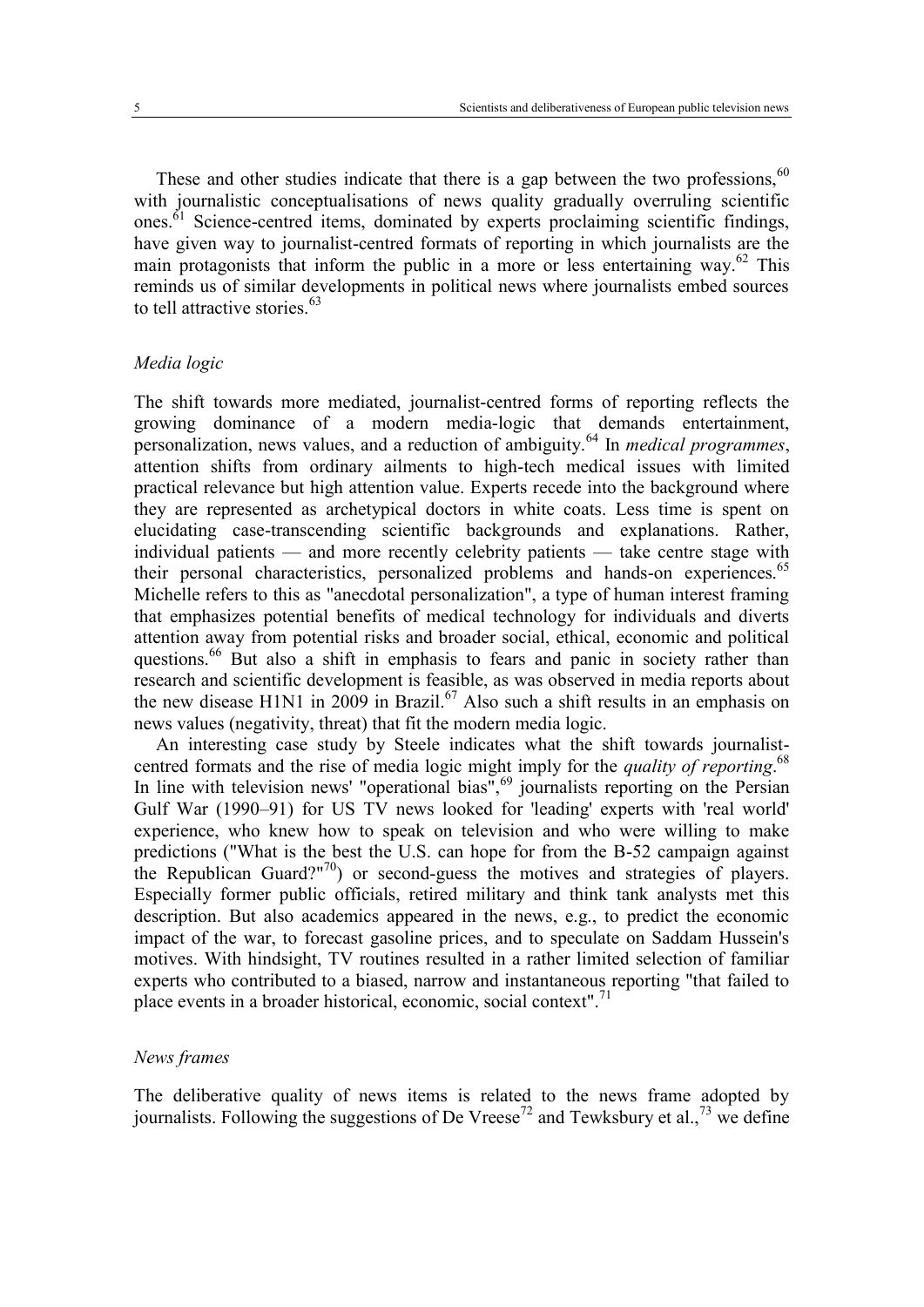*journalistic* news frames as the structural and organizational, and thus issueoverarching, conventions of how issues are presented in attractive and newsworthy stories. These should be distinguished from *issue* specific advocacy frames that express the views of contending social actors on particular issues and "promote a particular problem definition, causal interpretation, moral evaluation, and/or treatment recommendation".<sup>74</sup>

Important for our analysis is Iyengar's distinction between episodic and thematic news frames.<sup>75</sup> Episodic frames are journalistic frames that present issues as "specific instances" or relatively isolated events, whereas thematic frames place issues "in some appropriate context — historical, geographical or otherwise".<sup>76</sup> Thematic frames make a better presentation of diverse ideas and arguments possible than episodic frames but TV news stories are overwhelmingly characterized by the episodic frame.<sup>77</sup>

Semetko and Valkenburg add that journalists, in presenting an issue, generally can choose between conflict frames (emphasizing power struggles or conflicts of opinion, responsibility frames (emphasizing actors' responsibilities), economic consequences frames (stressing costs), human interest frames, or morality frames (highlighting moral questions), as different ways to increase story appeal.<sup>78</sup> In Dutch TV news, responsibility, conflict and human interest are the most prevalent.<sup>79</sup>

A shared finding emerging from available studies is that news items generally present only one or two competing *issue* frames. Journalists tend to reduce controversies at best to "two competing packages — an official one and (if there is one) the alternative sponsored by the most vested member of the polity".<sup>80</sup> Conflict frames, in particular, "reduce complex substantive debate to simplistic two-sided competition".<sup>81</sup>

**TV news frames.** Cottle and Rai studied the frames and argumentative characteristics of a cross-national sample of 9662 TV news items broadcasted in September 2004.<sup>82</sup> They found that by far the most items (59%) belong to what they call the classical reporting frame. These items merely provide facts and "thin accounts of events", 83 without much background or competing viewpoints. Much smaller proportions of items only present the dominant view on a contentious issue (12%), provide a consensual view on less contentious issues (14%), or frame an issue as a binary opposition between two views  $(6%)$ .

Closest to a scholarly perspective comes the contention frame (6% of items). Items organized around this frame present "a plurality of voices/perspectives [...] [that] do not take the form of a diametric opposition, but rather represent something of the complexity of positions and points of view  $\left[...\right]$ ".<sup>84</sup> Also providing room for quality deliberation is the reportage frame (similar to the thematic frame, and found in 3% of items), which provides "detailed background, context and analysis" and generates "indepth understanding". 85

Together, these studies show that TV news items overwhelmingly focus on events (episodic framing), and emphasize mostly one but sometimes two conflicting views. Just a small proportion provides a more in-depth account of issues.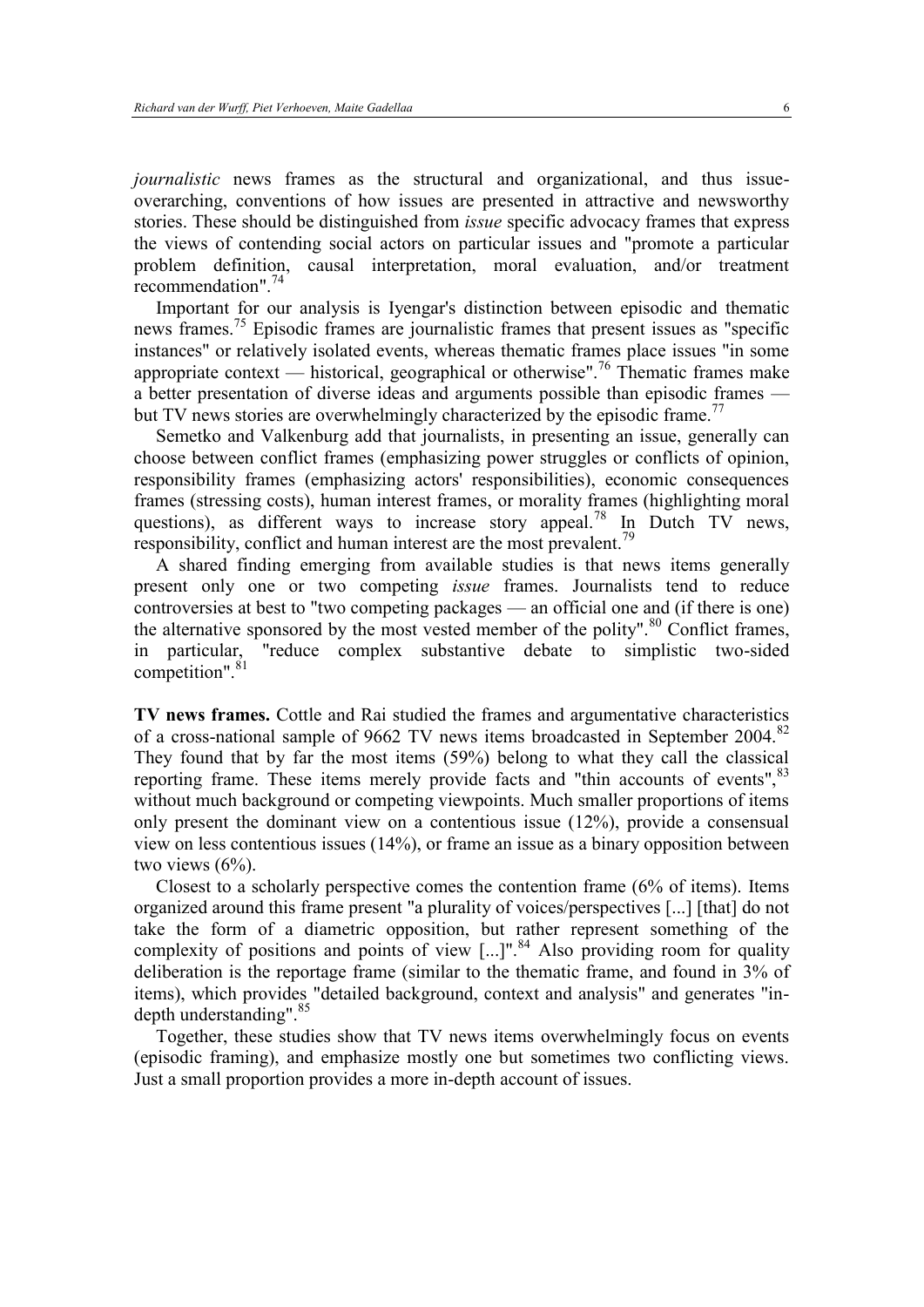Also frames used in reports about science are sometimes polarized and dramatic for example in the case of the representation of the human-elephant conflict in Indian and international media;  $86$  sometimes predominantly positive — as in the case of nanotechnology in the German  $press$ ,  $\frac{87}{7}$  and sometimes more varied, nuanced and differentiated — as found in studies of several aspects of the debates in various countries about biotechnology,<sup>88</sup> genetics,<sup>89</sup> or environmental issues like climate change.<sup>90</sup>

### *Framing of experts*

One final aspect to be discussed is the framing of experts and the related construction of expertise in news items. Above, we already discussed that journalists might stress the 'real world' hands-on experience of sources in order to underline their authority to audiences. Likewise, journalists tend to emphasize institutional affiliation when introducing sources.  $\frac{91}{1}$  But scholars and experts are primarily framed in stereotyped roles.

Schnabel described two types of exaggerated stereotypes that journalists use to describe scientists: heroes that bring 'Gods formula' down to earth, and fallen angels whose science has turned into something evil and frightening.<sup>92</sup> Väliverronen elaborates that framing of experts and the construction of expertise varies with the (issue) framing of a news item. $93$  When journalists on Finnish TV news frame biotechnology in terms of economic opportunities and international competitiveness, scientists are accordingly positioned as "neutral experts explaining the needs of their research community or as heroes running in the forefront of research".<sup>94</sup> Other positions occupied by scientists include the role of healer in a disease frame: "a tireless toiler who spent all his waking hours trying to find a cure for people's ailments";<sup>95</sup> the prophet in the scientific breakthrough frame; the 'reassurer' in a threat frame; the maverick: a devoted, stubborn and unpredictable scientist; and the ordinary mortal.<sup>96</sup> This framing is partly expressed in the visual imagery that positions scientists, e.g., in a laboratory or, in contrast, at home. $97$ 

Haynes analogously distinguished seven stereotypes of scientists in Western literature and film: the evil alchemist, the noble scientist, the foolish scientist, the inhuman researcher, the scientist as adventurer, the mad, bad and dangerous scientist and the helpless scientist.<sup>98</sup> She says that 'the good scientists are clearly in the minority".<sup>99</sup> Along the same lines, very recently seven prototypes of scientists were found in fiction and non-fiction media consumed by Dutch children: a genius, a genius wizard, a nerd, a puzzler, an adventurer, a wizard, a mad scientist and a misunderstood genius.<sup>100</sup> Irrespective of the differences between these stereotypes, they all have in common that tend to be at odds with the image of scientists that provide, as experts, rational arguments to an issue.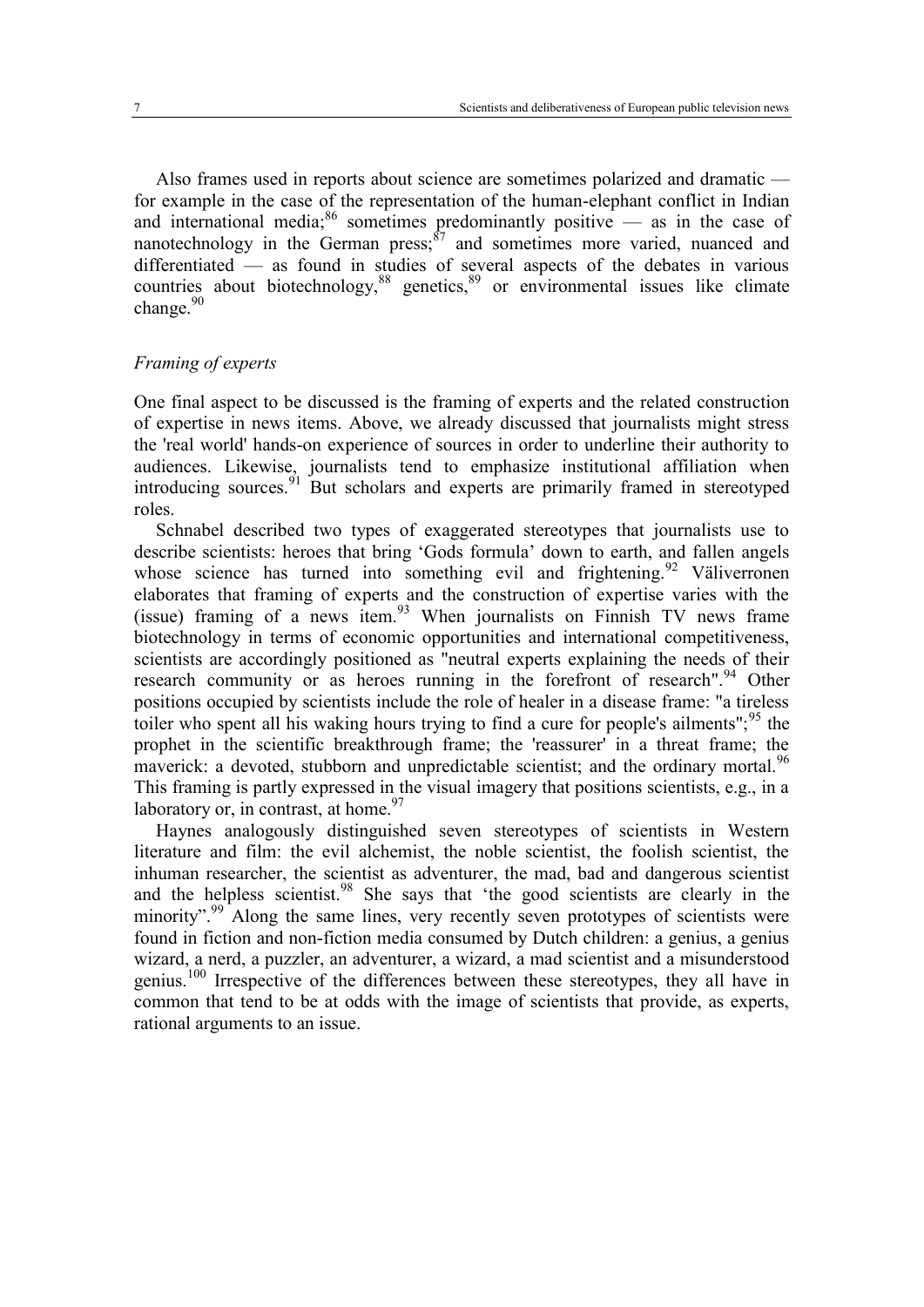### **Objective**

The literature review suggests that the deliberative quality of both TV news and science reporting may be relatively low. In this study, we look more closely at one interesting and promising but under-investigated crossroad of TV news and science reporting, namely general-interest *public TV* news in which *scientists* appear as sources. Interesting, because TV news is an important source of public information and an important channel for science communication, and general interest items might provide welcome channel for scientists to communicate relevant findings and attract attention to their trade. Promising, because the quality of public TV news is generally expected to be relatively high. This suggests that scientists may be well positioned to add a critical measure of substantiated arguments and balanced judgements to these news items. However, available studies warn that scientists may be subordinated to the modern media logic, even in public news. Their contribution may have become embedded in journalist-centred stories in which scientists themselves appear as "opportune witnesses<sup>"101</sup> in the "instrumental actualization"<sup>102</sup> of journalists.

To explore this issue, we ask three sets of research questions. First, we define the base line for our study: How frequently do scientists appear as sources in public TV news items, what topics do they cover, and what is their academic background? Next, we assess the contribution of scientists: What type of information do they contribute? Is their contribution explicitly based on research? And how are scientists positioned in the item, what role do they play? Thirdly, we assess the discursive quality of public TV news items in which scientists appear. How is the item framed, and to what extent are different views and arguments exchanged? By answering these questions, we aim to provide a preliminary assessment of the discursive contribution of scientists to public TV news.

#### **Methods**

This study presents a first empirical take on the deliberative quality of public TV news items in which scholars appear as sources. This requires an exploratory approach where we build upon an inductive content analysis of news broadcasts from five public broadcasters in Western Europe.

#### *Sample*

We focus on the most important daily news casts from five public broadcasters in Western Europe, as cases where deliberative quality might be relatively high. The most important daily news cast is the news cast at prime time (between 19.00h and 22.00h) from the most important network of the country, which attracts a relatively large audience. Excluding broadcasts from countries that are not readily accessible to us in terms of transmission or language, we analysed items from *Het Journaal* (broadcasted by VRT, Belgium), *Der Tagesschau* (ARD, Germany), *NOS Journaal* (NOS, The Netherlands), *BBC News* (BBC, United Kingdom) and *ARTE Info* (Arte,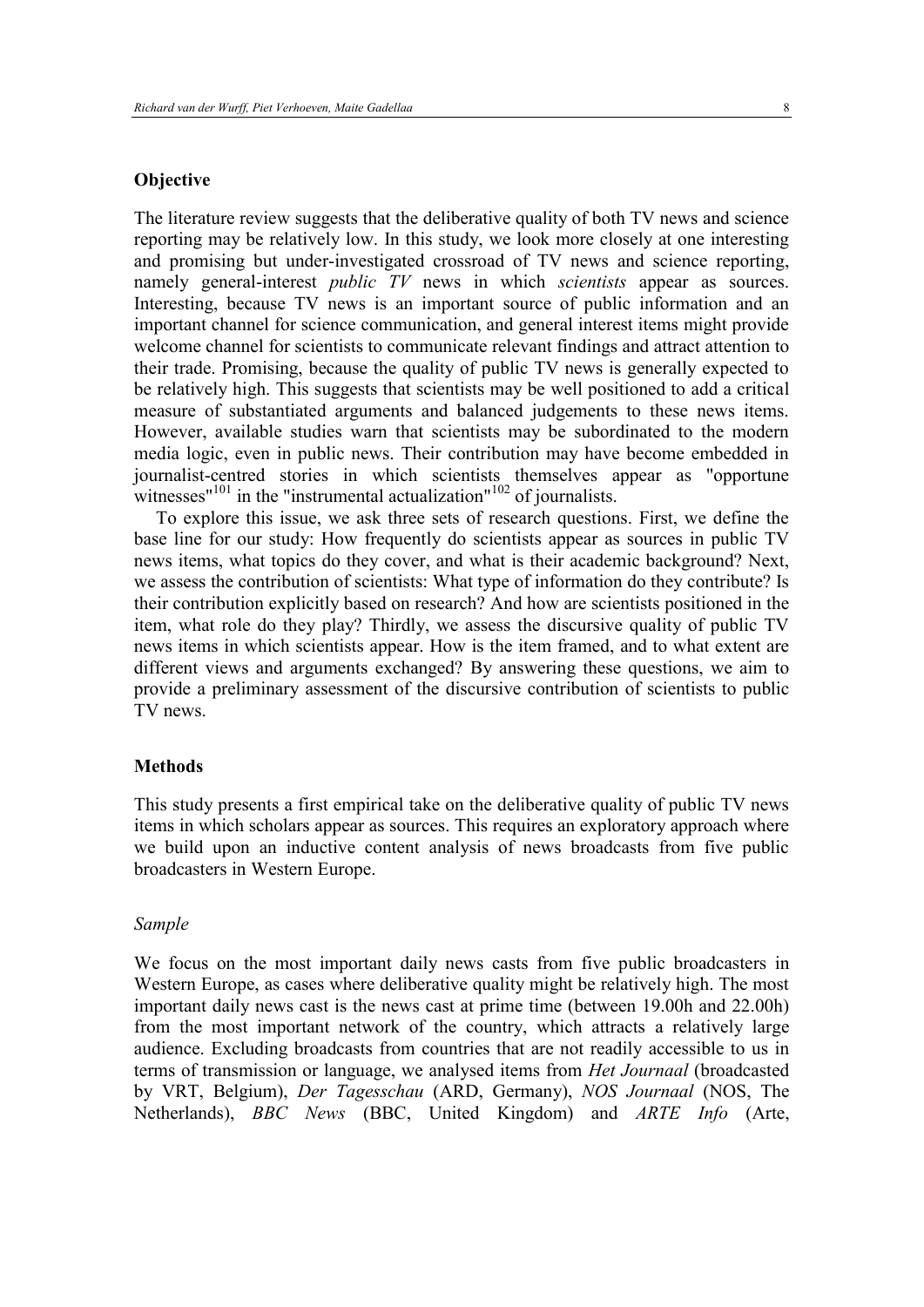Germany/France). This sample is not representative for the whole of Europe. Missing are in particular countries from the North (the Scandinavian countries, where news consumption is exceptionally high), the South (Mediterranean countries, where news consumption tends to be lower),<sup>103</sup> and Eastern Europe (with its different history). But our sample can be considered representative for public TV news in (the middle of) Western Europe.

Following Riffe, Lacy and Fico, we taped news casts on two randomly chosen days per month for the years 2006 and 2007, to arrive at a representative sample of items broadcasted by the selected programmes.<sup>104</sup> A few broadcasts could not be used due to technical problems, leaving 216 broadcasts with 3528 items. All these items were checked for the appearance of scientists. In the next step, we excluded all items in which no scientists appeared, to create our original dataset. Because of the small numbers of news items where scientists do play a role, we analyse two years of news programmes instead of one. Our final sample contains 55 items (28 from 2006, and 27 from 2007) that were analysed in depth. This is a small but representative sample, and suitable for an exploratory and partly qualitative study.

#### *Content analysis*

The content analysis entails three parts. First, three coders collected descriptive data: the duration and topic of the news item, the speaking time of the scientist, the presentation of scientist (name, position, institution and scientific discipline) and whether research findings were explicitly discussed or not. All these data were checked by one researcher.

Next, all 55 items in which scientists appeared were analysed qualitatively. Using the interpretative method of social semiotics, $105$  two analytical frameworks were developed to analyse the news items systematically with open coding. The first framework provides a factual description of news items. The unit of analysis is a single shot, defined as an uncut camera action. For every shot, the images and the relevant conversation are described. Relevant conversation is defined as the most salient statements of participants in the conversation per shot.

The second framework explores the substance of the item, focusing on three metafunctions central to social semiotics: representation (in our study: information and deliberative quality), orientation (the positioning of the scientist) and organisation (news frames).<sup>106</sup> For each meta-function, a topic list was derived from the reviewed literature. These topics were then used as guiding principle for the analysis. This resulted in a second data matrix, providing a qualitative description of the substance and framing of items.

The interpretative analysis of the 55 news items in the second stage was done by one researcher. Seven randomly selected news items were also transcribed by a second coder to compare the interpretation. The results of qualitative analyses of these two independent coders were similar.

In the third part of the study the results of the descriptive and interpretative analyses were summarized in categorical and dichotomous variables. Inter-coder reliability for a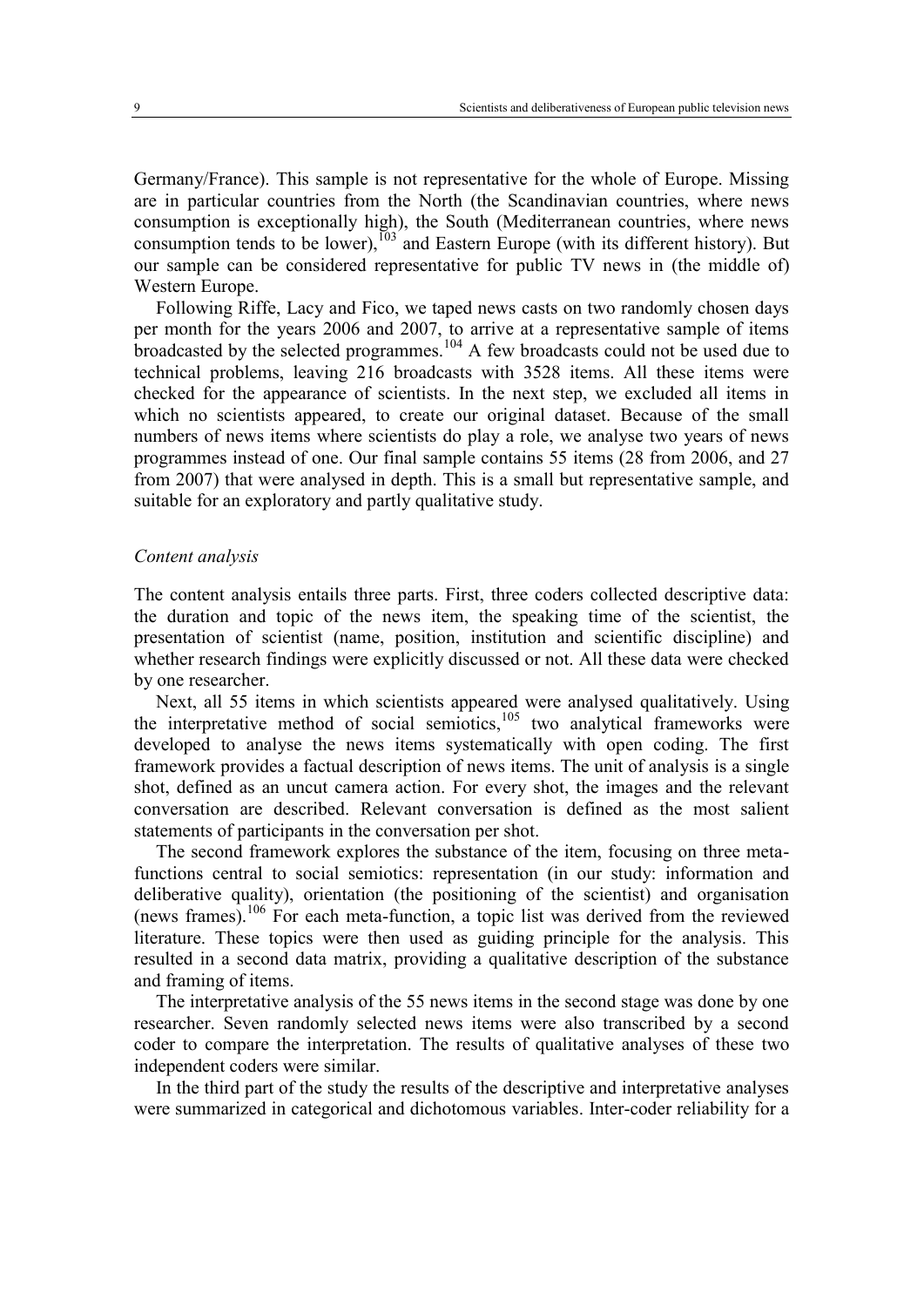random sample of 10% of the news items in this stage was good, summarized in a Holsti's Coefficient of Reliability score of .96. The analysis presented below builds upon the resulting final dataset.

#### **Results**

In 2006 and 2007, one or more scholars got speaking time in mere 1.5 per cent of news items. Overall, 58 scholars appear in these 55 items. They speak on average 27 seconds per item. That is 17 per cent of the 2.5 minutes an average item takes.

**Item topic and experts' expertise.** About a third of the items in which scholars appear (i.e., 16 of the 55 items) deal with health issues, for example flu or asthma. Another typical topic that triggers reporters to include scholars is science and technology. Six items in our dataset deal with such S&T topics as the discovery of new animal species or Internet phone calls. In addition, scholars feature in items dealing with a range of domestic issues, (e.g., economics, environment, crime and politics; 24 items in total) or a similar range of issues in foreign countries (9 items). See Table 1 for an overview. These findings indicate that scientists (in public TV news programmes in our case countries) are more frequently invited to provide information or comment upon a range of social issues rather than scientific issues. But their overall appearance in general TV news items is limited.

| Topic                  | n  | $\frac{0}{0}$ |
|------------------------|----|---------------|
| Health                 | 16 | 29.1          |
| Science and technology | 6  | 10.9          |
| Domestic issues        | 16 | 29.1          |
| Domestic politics      |    | 1.8           |
| Foreign issues         | 6  | 10.9          |
| Foreign politics       | 3  | 5.5           |
| Crime                  | 3  | 5.5           |
| Economics              |    | 7.3           |
| Total                  | 55 | 100           |

Table 1. Topic of news item with scholars; 2006-2007, all networks.

Two-thirds of the scholars appearing in news items (40 of 58) are employed by a university, 17 scholars work for other organizations, such as hospitals and independent research organizations. Information on their field of expertise, e.g., political science or marine biology, is provided for 28 scholars. The other 30 scientists are announced in general terms as scholars, professors or PhDs, without explicit reference to their particular fields.

If we look more closely at the information that is provided about the featuring scientist (including institutional affiliation), we discover that 13 scientists have a medical background and 10 come from the natural or technical sciences. We also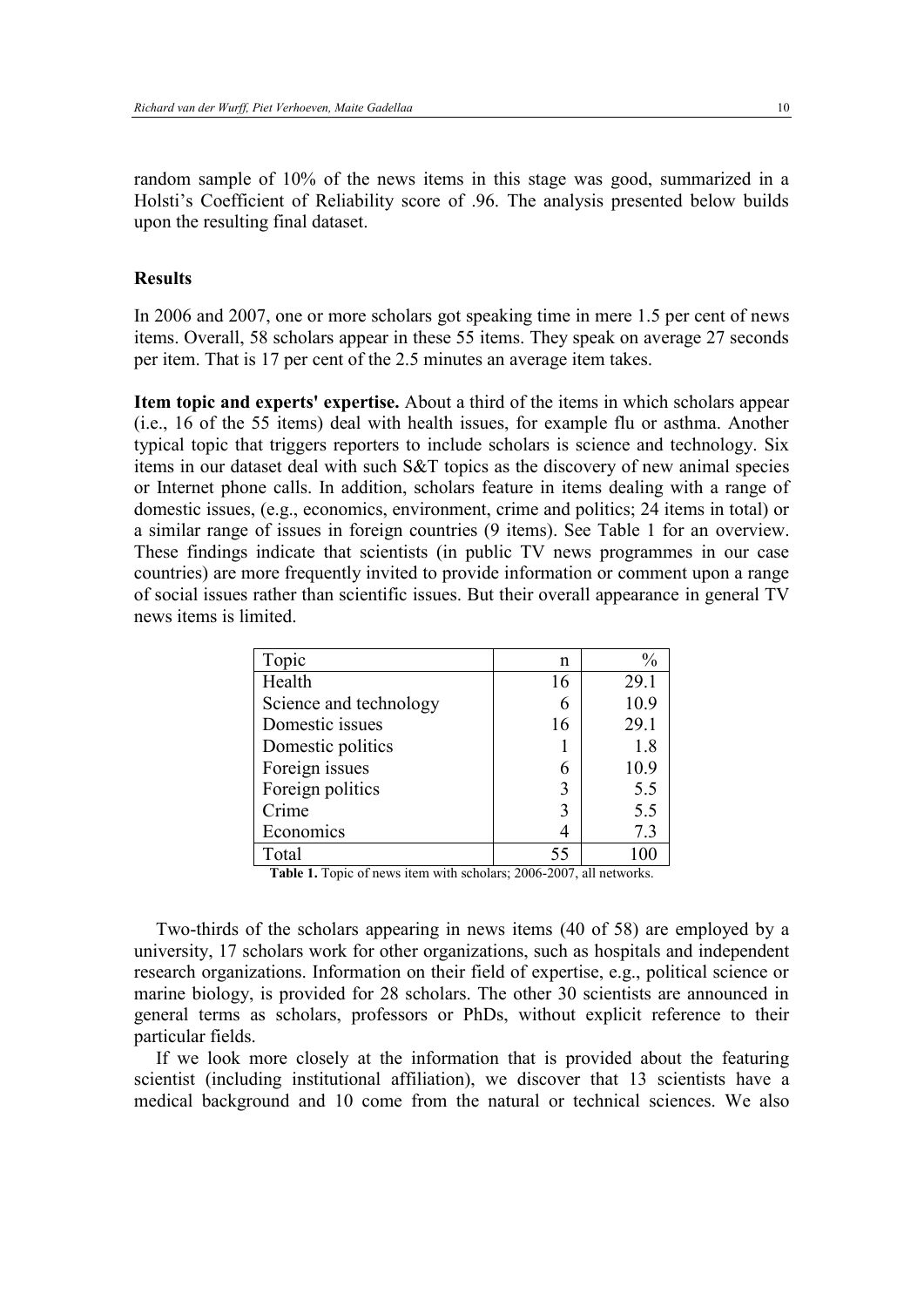encounter nine social scientists, four economists, one with a legal background, and one from the arts. Still, for one-third (20 scholars), the item gives us no clue as to what the scientific background of the featuring scholar is.

Expertise and topic are to some extent related. About half of the medical experts (7) comment on health issues, whereas all social scientists and economists contribute to domestic or foreign items. Remarkably, as much as seven experts with a technical or natural sciences background appear in domestic items, too. This shows that domestic items include a relatively wide variety of experts. S&T items, instead, are discussed by medical, technical or natural scientists, and health issues are discussed by medical experts or scientists with unknown backgrounds.

**Research-based contribution.** The relatively general introduction of scholars as 'experts', without further information on their actual field, is to some extent compensated by references to research. Twenty scientists substantiate their interventions with references to specific studies. In most cases (18 scientists), this includes their own research. Especially medical experts tend to refer to (own) research. The majority of scientists (38), on the other hand, relies in their contributions (implicitly) on their general expertise.

In particular, we find that scholars that are announced in general terms, tend to base their interventions more frequently on (own) research. In contrast, scholars whose backgrounds are explicitly mentioned, rely less frequently on research. This suggests that there might be two ways for journalists to establish the credentials of invited experts: by emphasizing scholars' field of expertise, or by having them cite specific studies.

#### *The contribution of scientists*

The interpretative analysis suggests that scientists contribute in five ways to news items. First, they may provide an informed opinion, meaning that they assess situations and provide (professional) opinions. A second option is to explain, by offering background information, contextualizing an issue, or presenting a general analysis that is relevant to the issue at hand. Thirdly, scientists may provide a specific analysis of a problem that is at the heart of an item. Fourthly, scientists may add specific facts and figures, and finally, they may provide research results that are relevant to the topic of the news item. Of course, scientists may offer several kinds of information in one item.

In the studied news items, scientists provide most of the time an informed opinion (24 items), a general explanation (17 items) or both (5 items). Less frequently they provide research results (10 items), specific problem analyses (8 items), or facts (6 items). In about half of the cases, these more specific types of information are combined with a general assessment or explanation.

**Role of the scientist.** Scholars are never the main protagonist of a story in the news. In the vast majority of the news items (82%), journalists tell the story. Scholars, the interpretative analysis suggest, play the role of advisor, discoverer or doctor in these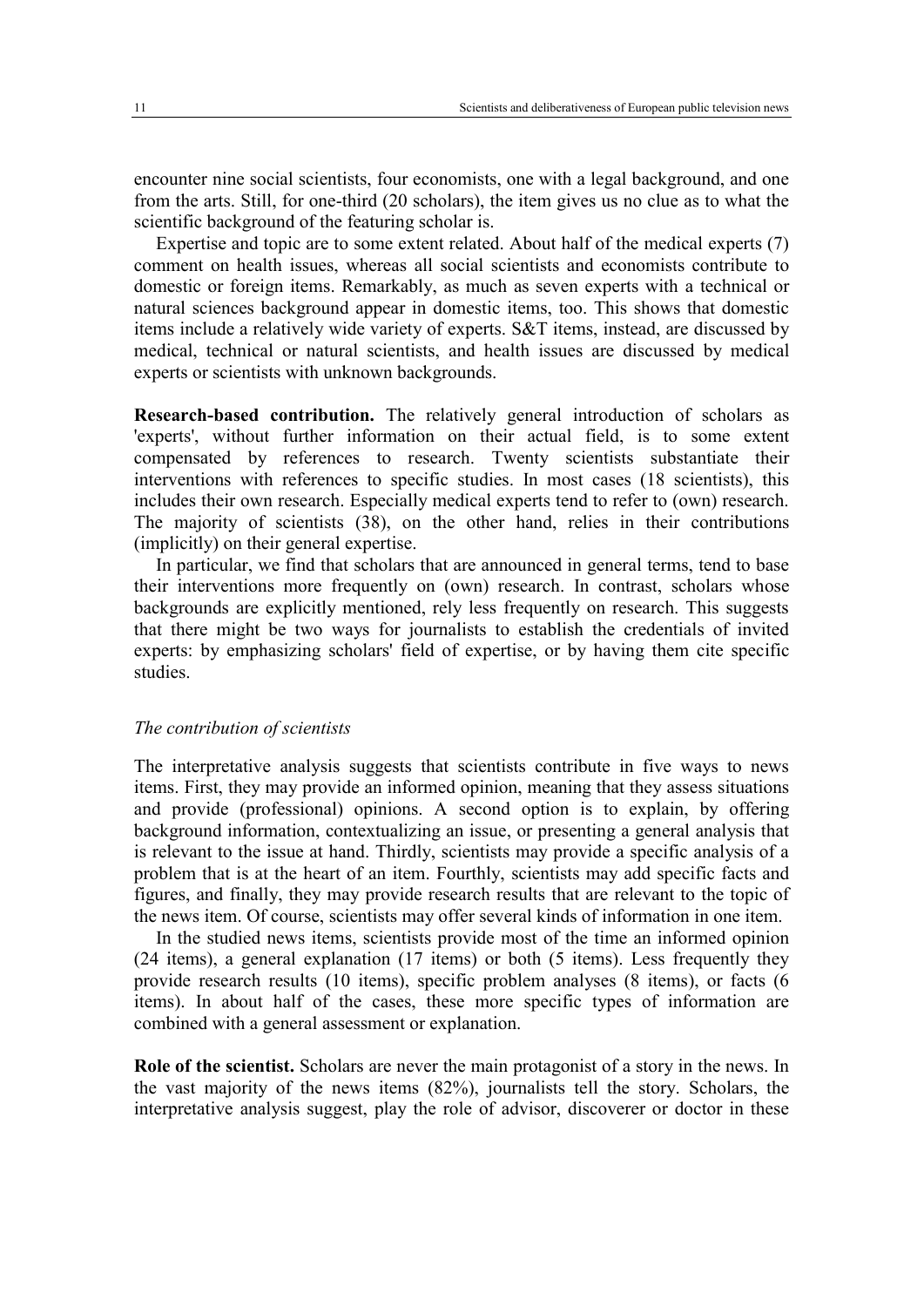items. As advisor, experts give practical or strategic advice to the audience or third parties. They play this role relatively frequently, in 28 items. Discoverers appear in 11 items. In these items, scientists are presented as researchers who discovered, for example, a cancer treatment. In another 11 items, scholars play a medical role. They are concerned with curing people or with negative health effects of products. In addition to these three main roles, we also found a more general role (in 8 items) in which experts give a general assessment from their professional or personal point of view. For example, in one item a professor appears as member of a jury that selected the happiest employee of the year.

Scientists appearing in the role of discoverer tend to provide research results; and most research results are provided by discoverers. Likewise, scientists that adopt the role of advisor or playing a general role tend to offer informed opinions; and most informed opinions are offered by advisors and generalists. Medical experts, on the other hand, tend to offer different types of information.

#### *Discursive quality*

The interpretative analysis shows that most items in which scholars appear have an episodic character (35 items or 64%). In these items, issues are presented as specific if not isolated cases or issues. A sizeable minority of 20 items (36%), on the other hand, can be classified as thematic items. These are items in which a topic is placed in an appropriate context, historically or otherwise.

The content of the news items can be further framed in various ways, independent of whether the item is thematic or episodic. The interpretative analysis, where we identified the main frame, suggests that many items are framed in terms of conflicts (22 items). Next follow progress and threat frames — frames that emphasize progress and breakthroughs in science (14 items), usually as solutions for human or societal problems; and frames that emphasize the problems or threats instead (9 items), either in connection with a scholarly assessment or referring to research that might provide a solution in the future. Also the economic consequences frame is used to some extent (in 6 items). Two other generic frames — the responsibility and human interest frames are seldom dominant in the items that were investigated (in 1 respectively 2 items).

**Expert contribution.** Finally, we assess the discursive quality of the contribution of the scientific experts. The interpretative analysis suggests distinguishing between four types of contributions. About half of the experts repeat, confirm, support or at best elaborate the main statement of the item (in 27 items). In about a quarter of the items (12), scientists contribute by nuancing statements of others. They add qualifying conditions or tone down claims that have been made earlier. Criticizing or rebutting statements occurs in 9 items. And additional perspectives or angles that were not mentioned in the item before, are introduced by scientists in 7 items.

Surprisingly, additional views presented by scientists are never complemented by facts, research findings or specific problem analyses. Scientists that introduce a new perspective do so by offering an informed opinion or a general explanation. Also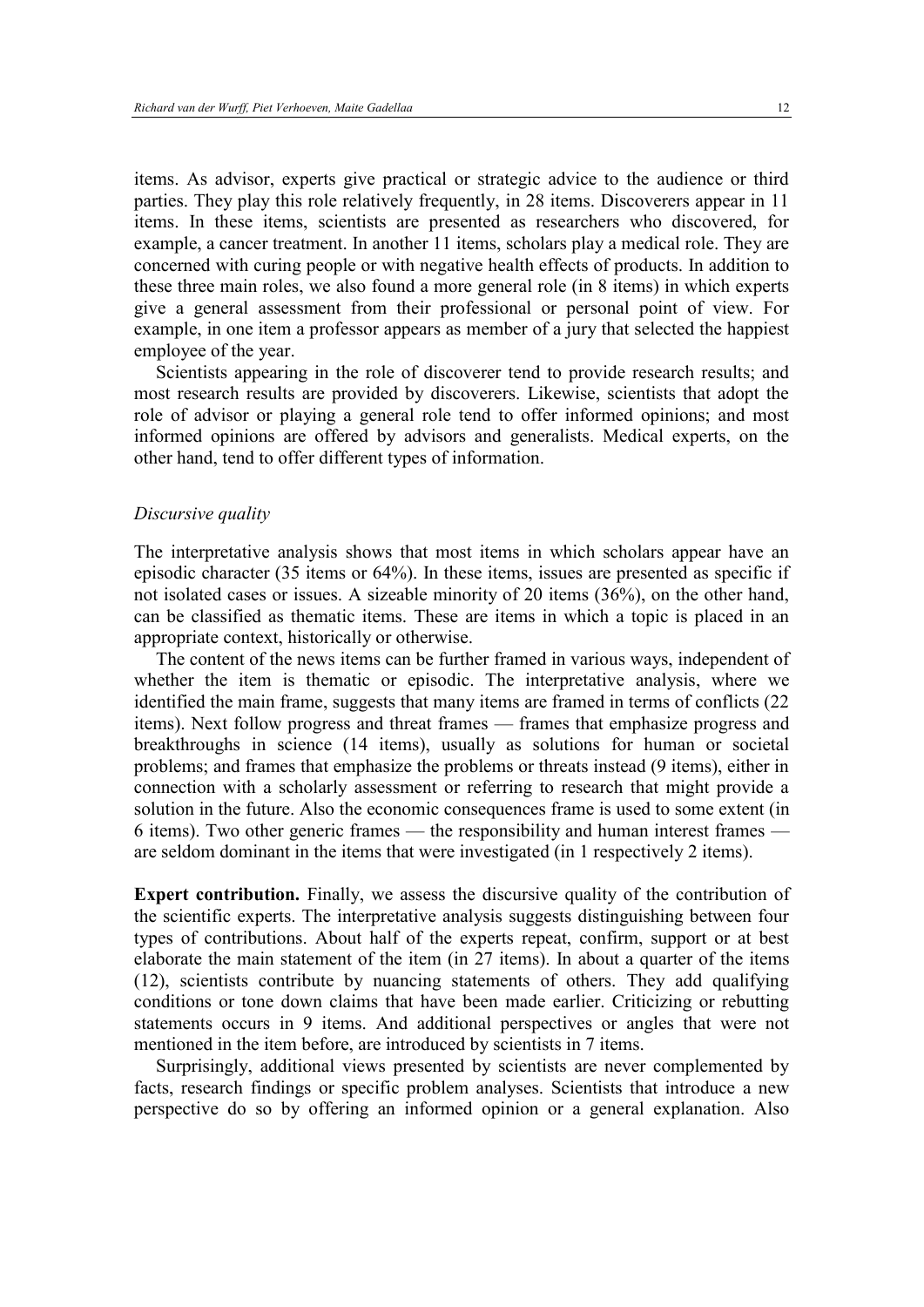scientists that criticize or nuance tend to contribute general opinions and explanations. Specific analyses, facts and/or research findings are presented in but 2 out of 9 items in which scientists criticize, respectively 4 out 12 items in which scientists nuance. This means that facts, research findings and/or specific problem analyses are offered primarily to support the argument of the journalist, but even then in less than half of the cases (13 of 27 items).

As far as the diversity of viewpoints is concerned, we found that in 6 items two views on a conflict were expressed and in 9 items even more than two views. Combined this makes 15 items (or 27%) in which two or more views are presented. In other items, only one side of a conflict is presented (7 items) or  $-$  in most cases  $-$  no conflict at all was presented (33 items).

Remarkably, no relationship could be established between the journalistic framing of an item (episodic or thematic) and the likelihood that more views were presented. The number of views presented in an item therefore does not depend on the depth within which an issue is covered.

#### **Conclusions**

Scientific experts do not often act as visible sources in television news. In less than 2 per cent of the news items of five Western European public broadcasting organizations in 2006 and 2007, scientists appear.

The deliberative quality of these 55 news items turns out to be modest. On the positive side, we found that 36% of these items are thematic. This is considerably more than the 8% that Semetko and Valkenburg found for public and commercial TV news items in general, and similar to the  $32\%$  they found for newspaper items.<sup>107</sup> We also discovered that 27% of the items offers two or more views on an issue. This is twice as much as Cottle and Rai found for their sample of general TV news.<sup>108</sup> And thirdly, experts add nuance, critique or different views in half of the items. This all contributes to the deliberative quality of public TV news items.

But we also noted that but 31% of the experts substantiated their interventions with findings from their own research. Likewise, scholars added specific information (problem analyses, facts, research findings) in but 35% of the items. This means, in our view, that the deliberative potential of scholars is only used to some extent; and that scientists only occasionally succeed in using their role as sources to communicate scientific findings.

More specifically, we discovered that news item editors tend to selectively include but a few of the possible aspects that experts may contribute. Thus, TV news items *either* tend to explicate experts' scientific backgrounds *or* to include scientists that refer to their own research findings. Likewise, items feature scholars that *either* add specific analyses, facts or research findings, *or* that nuance, critique or add a different perspective. Only seldom do experts support their nuancing, criticizing or diversifying contribution with specific analyses or data.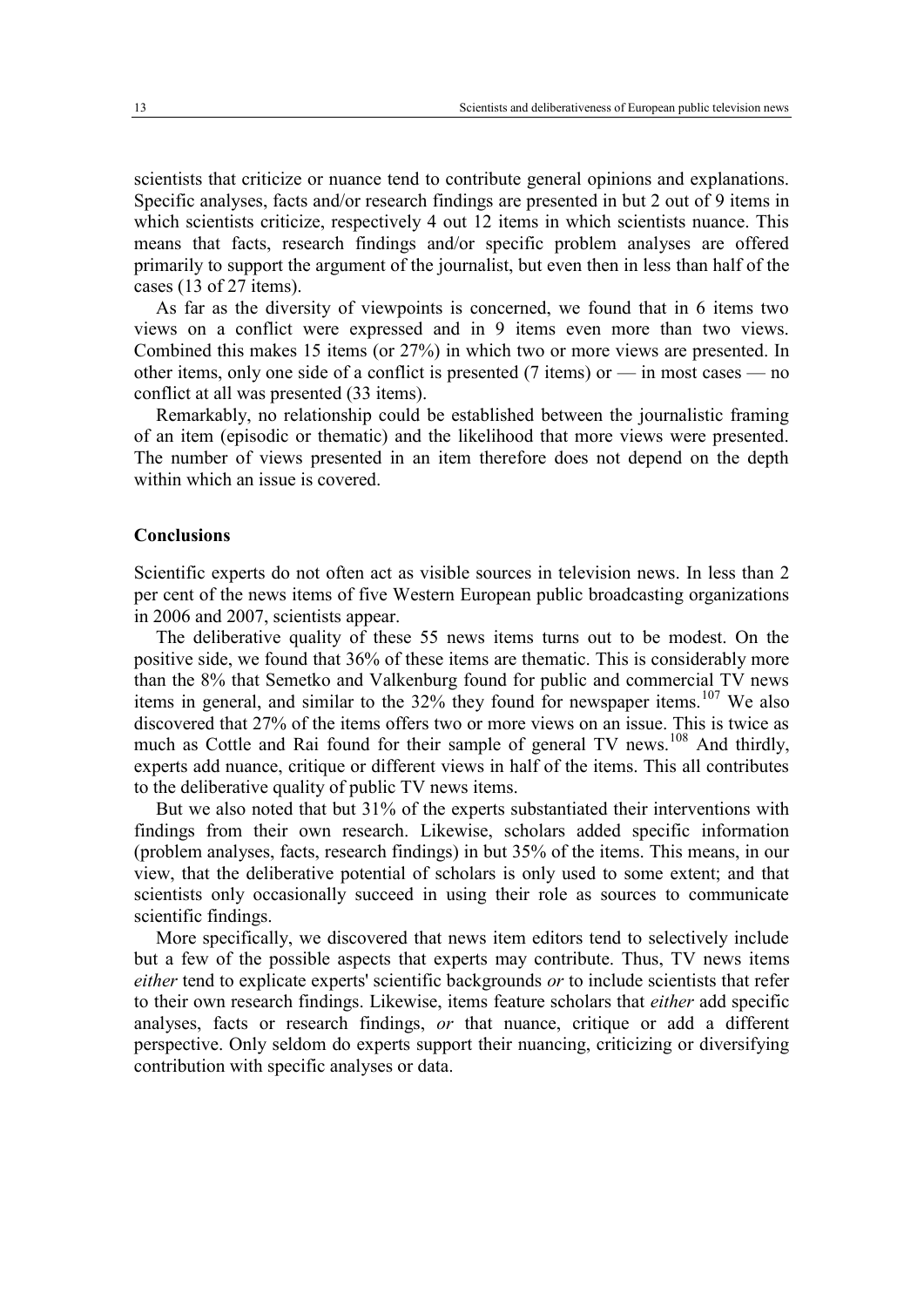#### *A typology of scholars in news items*

Elaborating our findings, we construe a typology of three types of scholars that play different roles in news items. This typology integrates and extends findings from previous studies.

The first type is the *guardian*, appearing mostly in health items. These items emphasize threats or diseases and the guardian cares about the health of patients or the public. He contributes facts and research findings or gives context and background, sometimes on the basis of own research. Items can be episodic or thematic. They tend to present a single view on the issue and the guardian is included to confirm this main message.

The second type of scholar is the *discoverer*. This type of scholar appears in news items dealing with science and technology. Items tend to be episodic, emphasizing scientific discoveries and breakthroughs. The scholar reports on research findings, and sometimes gives background information. In most cases, the contribution of the scholar is related to his or her own research.

The third type of scholar can be labelled as the *advisor*. Advisors appear mainly in news items dealing with domestic or foreign issues. Items may be episodic or thematic, framing events in different ways (e.g., emphasizing economic consequences). Scholars mainly assess or explain an issue and give advice: to the public (more practical advice, in terms of do's and don'ts) or to governments or businesses (more strategic advice, in terms of policies or strategies). Again, in most cases the experts support and confirm the story line chosen by the journalist.

A small and interesting subgroup of these advisors appears in discursive items. These are mostly items about domestic issues. Experts add to the discursive quality of an item by debating or criticizing another point of view. But rather than offering facts or research findings to support their view, their role is generally limited to providing a professional assessment of the issue.

The three roles that we found are in line with earlier research. The guardian and the discoverer resonate with the public image of science.<sup>109</sup> They contribute to typical good news stories about medical innovations<sup>110</sup> or natural scientific discoveries,<sup>111</sup> where they can also act as prophets or 'reassurers'.<sup>112</sup> The advisor role, in turn, resonates with the more modern role of social scientists as expert commentators,<sup>113</sup> who may be asked to discuss topics that are only tangentially related to their work.<sup>114</sup>

#### *Scholars and journalists*

These findings fit a more general trend of journalist-centred reporting. Journalists appear from our study as the conductors of news items in which scientists may appear. These journalists rather than the scientists determine the deliberative quality of the items.<sup>115</sup> They embed scholars in particular roles, primarily to add authority to statements made by others in a bounded framework of media logic. There is not much room for scientists to contribute fact-based problem analyses or to argue diverging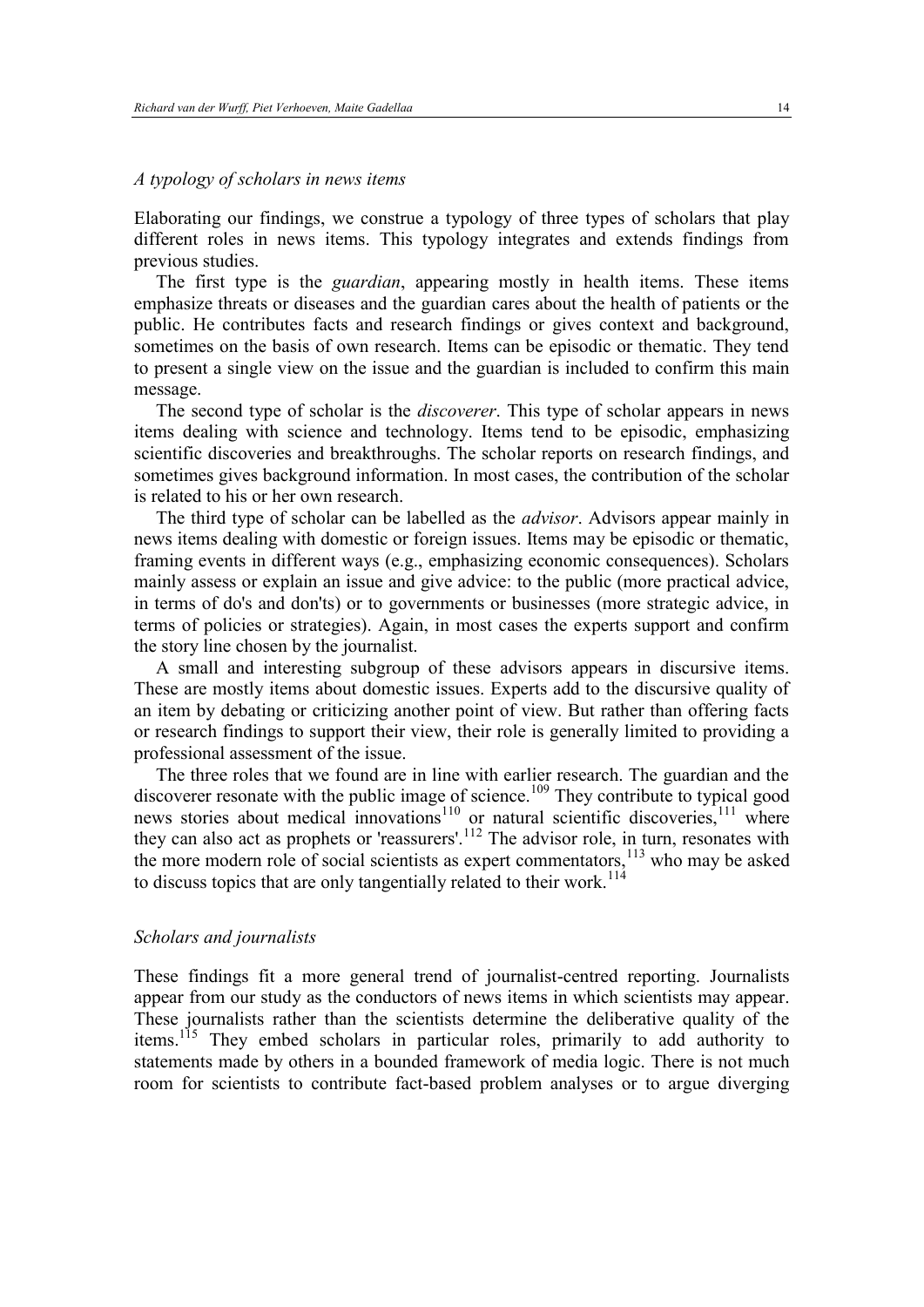views on the basis of specific data or research results. Instead, scientists provide different views or arguments to support the main message of the item.

The findings show that there is ample room to improve the deliberative quality of TV news items, even on public TV channels in Western Europe. Of course, final conclusions require a formal comparison of items across TV channels and type of sources, involving more different kind of news items, countries and a longer time frame. For the time being, however, this study suggests that journalists and scientists, from their different backgrounds, may face the joint task of improving the deliberative quality of TV news as main source of information for general audiences.

#### **Notes and references**

- 1 Science reporter, in P. Conrad (1999), *Uses of expertise: Sources, quotes, and voice in the reporting of genetics in the news*, *Public Underst. Sci.* **8**(4): 289.
- <sup>2</sup> E. Albaek, P.M. Christiansen and L. Togeby (2003), *Experts in the mass media: Researchers as sources in Danish daily newspapers, 1961–2001*, *Journalism Mass Comm.* **80**(4): 937–48; P. Verhoeven (2010), *Sound-bite science: On the brevity of science and scientific experts in Western European television news*, *Sci. Commun.* **32**(3): 330–55.
- <sup>3</sup> C.M. Koolstra, J.W.M. Bos and I.E. Vermeulen (2006), *Through which medium should science information professionals communicate with the public: television or the internet?*, *JCOM 5*(3): A01, pp. 2–8.
- <sup>4</sup> E.g., H.P. Peters (1995), *The interaction of journalists and scientific experts: Cooperation and conflict between two professional cultures*, *Media Cult. Soc.* **17**(1): 31–48; D. Rowe and K. Brass (2008), *The uses of academic knowledge: The university in the media*, *Media Cul. Soc.* **30**(5): 677–98.
- 5 See note 2, E. Albaek, P.M. Christiansen and L. Togeby (2003);
- A. Rich and R.K. Weaver (2000), *Think tanks in the US media, Harv. Int. J. Press-Pol. 5* (4): 81–103.
- <sup>6</sup> E.g. M. Bucchi (1996), *When scientists turn to the public: Alternative routes in science Communication, Public Underst. Sci. 5*: 375–394;
- Y. Tsfati, J. Cohen and A.C. Gunther (2011), *The influence of presumed media influence on news about science and scientists*, *Sci. Commum. 33*(2): 143–166.
- <sup>7</sup> E.g. D. Rowe and K. Brass (2008), note 4.
- 8 Ibid; see note 2, E. Albaek, P.M. Christiansen and L. Togeby (2003); S. Dunwoody and M. Ryan (1987), *The credible scientific source*, *Journalism Quart.* **64**(1): 21–27; A.L. Roth (1998), *Who makes the news? Descriptions of television news interviewees' public personae*, *Media Cult. Soc.* **20**(1): 79–107.
- 9 See note 6, M. Bucchi (1996).
- <sup>10</sup> E.g. D.L. Altheide and R.P. Snow (1991), *Media worlds in the postjournalism era*, Aldine de Gruyter, New York, U.S.A.
- <sup>11</sup> P. Verhoeven (2008), *Where has the doctor gone? The mediazation of science in medical television programmes in the Netherlands, 1961–2000, Public Underst. Sci.* **17***:* 461–472; P. Verhoeven and B. Lops (2008), *Sleutelen aan wetenschap op televisie*, [Fiddling with science on television. A short history of science on Dutch public television; the case of medical and science journalism], *Tijdschrift voor Mediageschiedenis* [Journal for Media History] **11**(1): 109–31.
- $12$  See note 4, D. Rowe and K. Brass (2008):
- see note 8, S. Dunwoody and M. Ryan (1987).
- <sup>13</sup> See note 4, D. Rowe and K. Brass (2008).
- <sup>14</sup> See note 8, S. Dunwoody and M. Ryan (1987).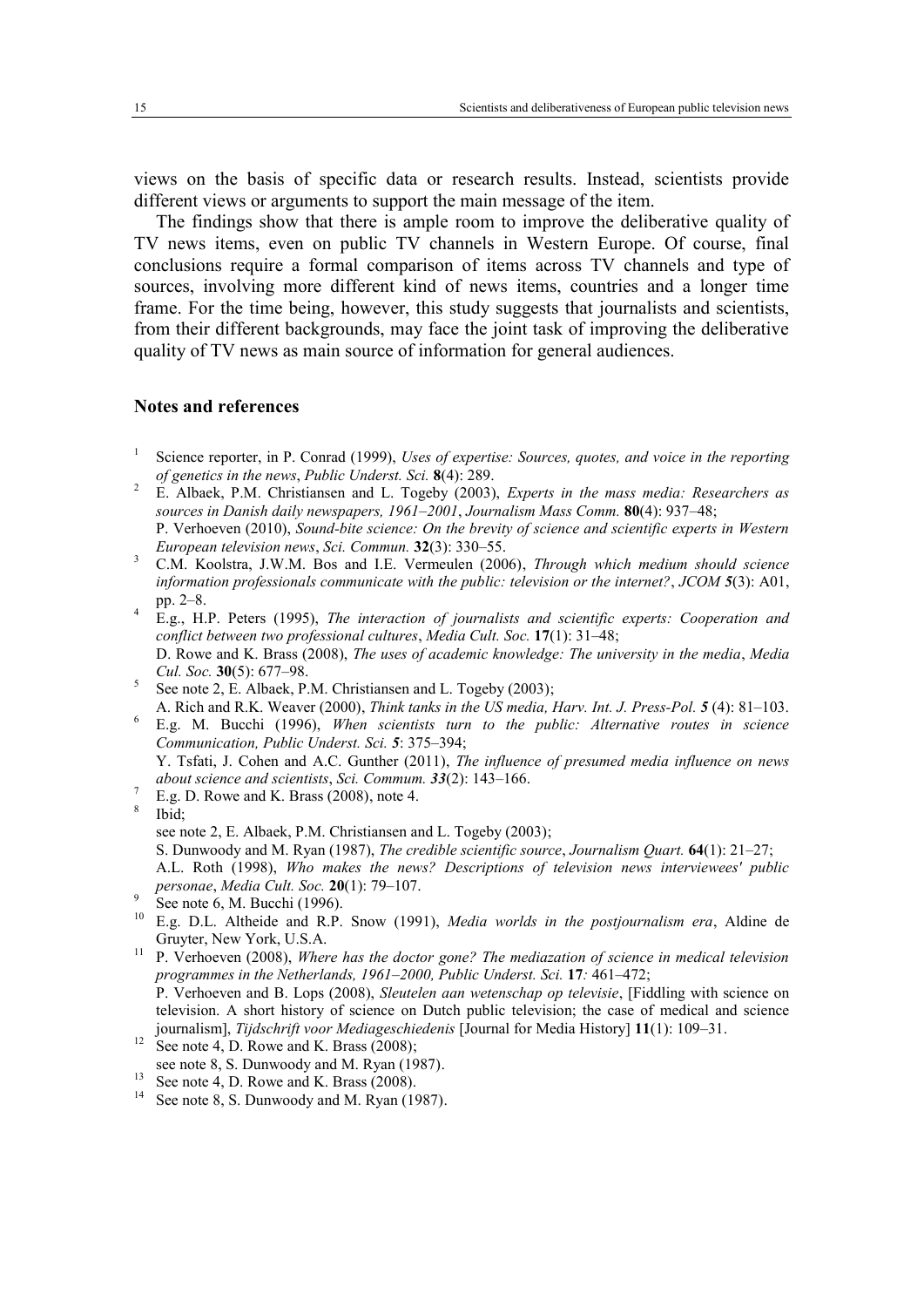- See note 2, E. Albaek, P.M. Christiansen and L. Togeby (2003).
- <sup>16</sup> See note 3, C.M. Koolstra, J.W.M. Bos and I.E. Vermeulen (2006).<br><sup>17</sup> European Commission (2011). *Media was in the European Uni*
- <sup>17</sup> European Commission (2011), *Media use in the European Union, Standard Eurobarometer 76*, Directorate-General Communication, Brussels, Belgium; European Commission (2012), *Media use in the European Union*, *Standard Eurobarometer 78*, Directorate-General Communication, Brussels, Belgium.
- <sup>18</sup> R. van der Wurff and K. Schönbach (2012), *Publieke verwachtingen van journalistieke accountability. Hoe denken Nederlanders over de verantwoordelijkheid van de journalistiek* [Public expectations of journalistic accountability. How the Dutch think about journalistic responsibility], ASCoR, Amsterdam, Netherlands.
- <sup>19</sup> J.N. Druckman (2005), *Media matter: How newspapers and television news cover campaigns and influence voters*, *Polit. Commun.* **22**(4): 463–81;
- G.J. Hansen and W.L. Benoit (2007), *Communication forms as predictors of issue knowledge in presidential campaigns: A meta-analytic assessment*, *Mass Commun. Soci.* **10**(2): 189–210.
- <sup>20</sup> E.g. K. Aarts and H.A. Semetko (2003), *The divided electorate: Media use and political involvement*, *J. Poli.* **65**(3): 759–84;

J. Curran et al. (2009), *Media system, public knowledge and democracy: A comparative study*, *Eur. J. Commun.* **24**(1): 5–26.

- <sup>21</sup> P. Norris and D. Sanders (2003), *Message or medium? Campaign learning during the 2001 British general election*, *Polit. Commun.* **20**(3): 233–62.
- $22$  See note 10.
- <sup>23</sup> E.g. J. Cohen (2002), *Deliberation and democracy,* in D. Estlund ed., *Democracy*, Blackwell Publishers, Malden, MA, U.S.A. pp. 77–106; J. Habermas (2006), *Political communication in media society: Does democracy enjoy still an epistemic dimension? The impact of normative theory on empirical research*, *Commun. Theor.* **16**(4):
- 411–426. <sup>24</sup> M.P. Porto (2007), *Frame diversity and citizen competence: Towards a critical approach to news quality*, *Crit. Stud. Media Comm.* **24**(4): 303–21.
- <sup>25</sup> H. Wessler (2008), *Investigating deliberativeness comparatively*, *Polit. Commun.* **25**(1): 1–22.
- <sup>26</sup> See note 1, P. Conrad (1999); see note 4, H.P. Peters (1995); H.P. Peters (2002), *Scientists as ´Public Experts´*, *Tijdschrift voor Wetenschap, Technologie en Samenleving* [Journal for Science, Technology and Society] **10** (2): 39–42.
- $27$  See note 2, E. Albaek, P.M. Christiansen and L. Togeby (2003).
- <sup>28</sup> See note 4, D. Rowe and K. Brass (2008).
- Also see note 4.
- $30$  See note 4, D. Rowe and K. Brass (2008).
- <sup>31</sup> M.G. Pellechia (1997), *Trends in science coverage: A content analysis of three US newspapers, Public Underst. Sci.* **6** (1): 49–68.
- <sup>32</sup> M. Weigold (2001), *Communicating Science, Sci. Commun.* **23** (2): 164–193; J. Suleski and M. Ibaraki (2010), *Scientists are talking, but mostly to each other: a quantitative analysis of research represented in mass media, Public Underst. Sci.* **19**(1):115–125.
- <sup>33</sup> F. Heinderyckx (1993), *Television news programmes in western Europe: a comparative study*, *Eur. J. Commun.* **8**(4): 425–450.
- <sup>34</sup> Leon, B. (2006), *Science news as marginal topic,* in J. Willems and W. Göpfert, *Science and the Power of TV*, pp. 101–114, VU University Press, Amsterdam, Netherlands.
- <sup>35</sup> M. Ramalho, C. Polino and L. Massarani (2012), *From the laboratory to prime time: Science coverage in the main Brazilian TV Newscast, JCOM* **11**(2): A02, pp. 1–11.
- $36$  See note 34:

B. Leon (2008), *Science related information in European television: a study of prime-time news, Public Underst. Sci.* **17**(4): 443–460.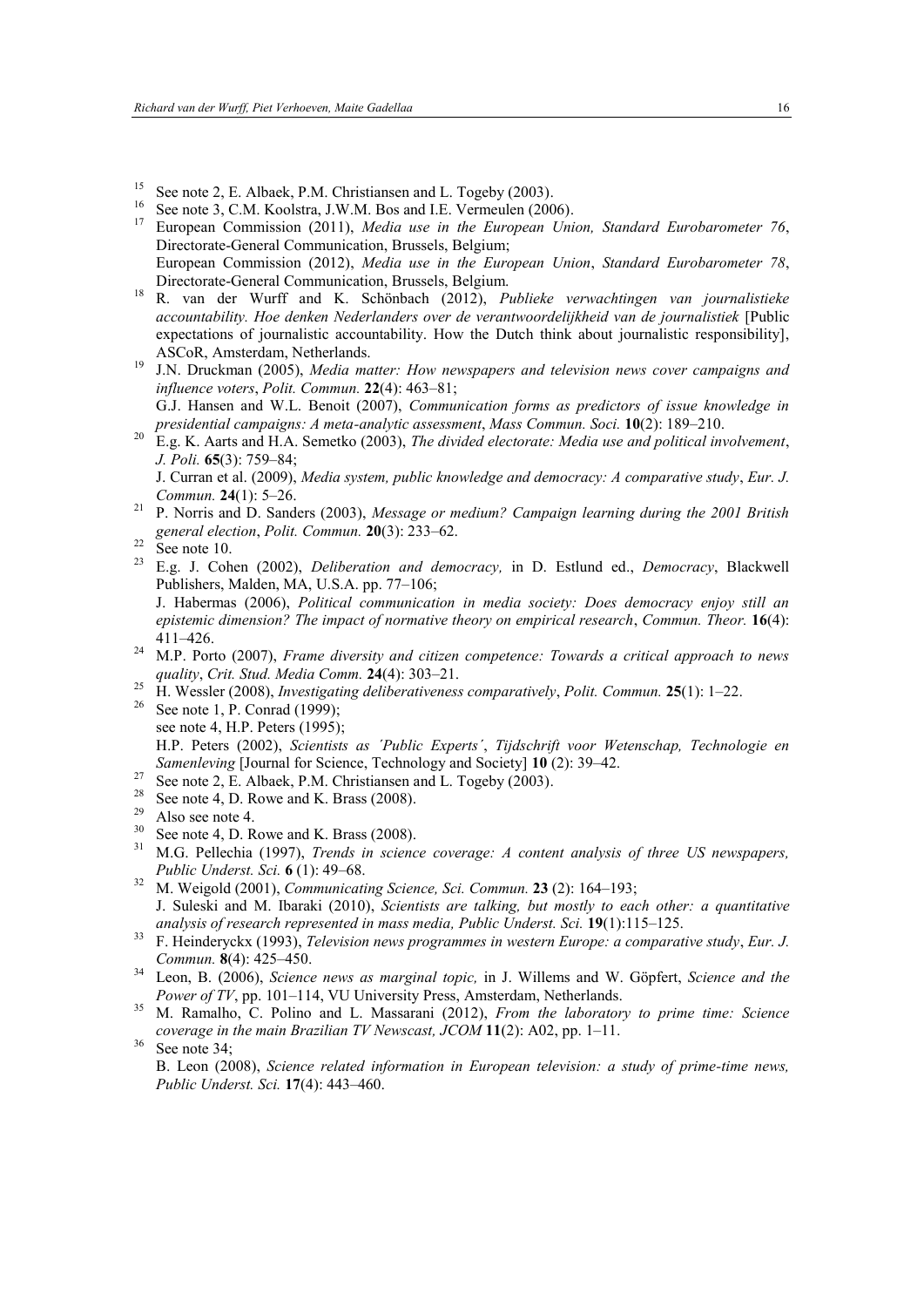```
37 Ibid;
```
- S. de Cheveigné, and N. Cheddadi (1998), *Science in European TV news,* paper presented at *PCST-5 conference: Science without frontiers*, Berlin, Germany.
- <sup>38</sup> D. Nelkin (1995), *Selling science: How the press covers science and technology*, Freeman Press, New York, NY, U.S.A.
- <sup>39</sup> E.g. S.M. Friedman (1986), *The journalist's world,* in S.M. Friedman, S. Dunwoody and C.L. Rogers *Scientists and journalists: reporting science as news,* The free press, New York, U.S.A., pp. 17–41; S. Hilgartner (1990), *The dominant view of popularization: conceptual problems, conceptual issues, Soc. Stud. Sci.* **20**: 519–539.
- <sup>40</sup> E.g. K.A. McComas and L.M. Simone (2003), *Media coverage of Conflicts of Interest in Science*, *Sci. Commu.* **24**: 395–419;

D. Brossard (2009), *Media, scientific journals and science communication: examining the construction of scientific controversies*, *Public Underst. Sci.* **18:** 258–274.

- <sup>41</sup> P. Weingart, A. Engels and P. Pansegrau (2000), *Risks of communication: discourses on climate change in science, politics, and the mass media, Public Underst. Sci.* **9:** 261–283.
- <sup>42</sup> E.g. C. Smith (1996), *Reporters, news sources, and scientific intervention: the New Madrid earthquake prediction*, *Public Underst. Sci.* **5**: 205–216.
- <sup>43</sup> J. Dearing (1995), *Newspaper coverage of maverick science: creating controversy through balancing, Public Underst. Sci.* **4**: 341–361.
- <sup>44</sup> S. de Cheveigné (2006), *Science and Technology on TV news*, in J. Willems and W. Göpfert eds., *Science and the Power of TV*, VU University Press, Amsterdam, Netherlands, pp. 85–100; see note 35;

E. Weitkamp (2003), *British newspapers privilege health and medicine topics over other science news*, *Public Relat. Rev.* **29**(3): 321–33.

- <sup>45</sup> F. Clark and D. Illman (2006), *A longitudinal study of the New York Times science Section, Sci. Commun.* **27**: 496 – 513.
- <sup>46</sup> W. Göpfert (1996), *Scheduled science: TV coverage of science, technology, medicine and social science and programming in Britain and Germany*, *Public Underst. Sci. 5*: 361–74; P. Maeseele and L. Desmet (2009), *Science on television: how? Like that!*, *JCOM* **08**(04): A03; M. Lehmkuhl, C. Karamanidou, T. Mörä, K. Petkova, B. Trench and AVSA Research Team (2012), *Scheduling science on television: A comparative analysis of the representations of science in 11 European countries*, *Public Underst. Sci.* **21**: 1002–1018.
- <sup>47</sup> See note 1, P. Conrad (1999).
- <sup>48</sup> H.J. Gans (1979), *Deciding what's news*, Pantheon Books, New York, U.S.A.
- <sup>49</sup> J.B. Manheim (1998), *The news shapers: strategic communication as a third force in news making*, in D. Graber, D. McQuail and P. Norris eds., *The politics of news: the news of politics*, Congressional Quarterly Press, Washington, DC, U.S.A., pp. 94–109.
- $50$  See note 4, H.P. Peters (1995).
- <sup>51</sup> Ibid., p. 38.
- <sup>52</sup> J.C. Besley and M. Nisbet (2011), *How scientists view the public, the media and the political process*, *Public Underst. Sci.* **22**: 644–659.
- <sup>53</sup> Ibid; see note 4, D. Rowe and K. Brass (2008); see note 8, S. Dunwoody and M. Ryan (1987).
- <sup>54</sup> M. Maillé, J. Saint-Charles and M. Lucotte (2010), *The gap between scientists and journalists: the case of mercury science in Québec's press*, *Public Underst. Sci.* **19**: 70–79.
- <sup>55</sup> T. Wilkie and E. Graham (1998), *Power without Responsibility: Media Portrayals of Dolly and Science*, *Camb. Q. Healthc. Ethic.* **7**: 150–159.
- <sup>56</sup> S. Hornig Priest (2001), *Cloning: A Study in News Production*, *Public Underst. Sci.* **10**: 59–69.
- <sup>57</sup> R. Holliman (2004), *Media coverage of cloning: a study of media content, production and reception*, *Public Underst. Sci.* **13:** 107–130.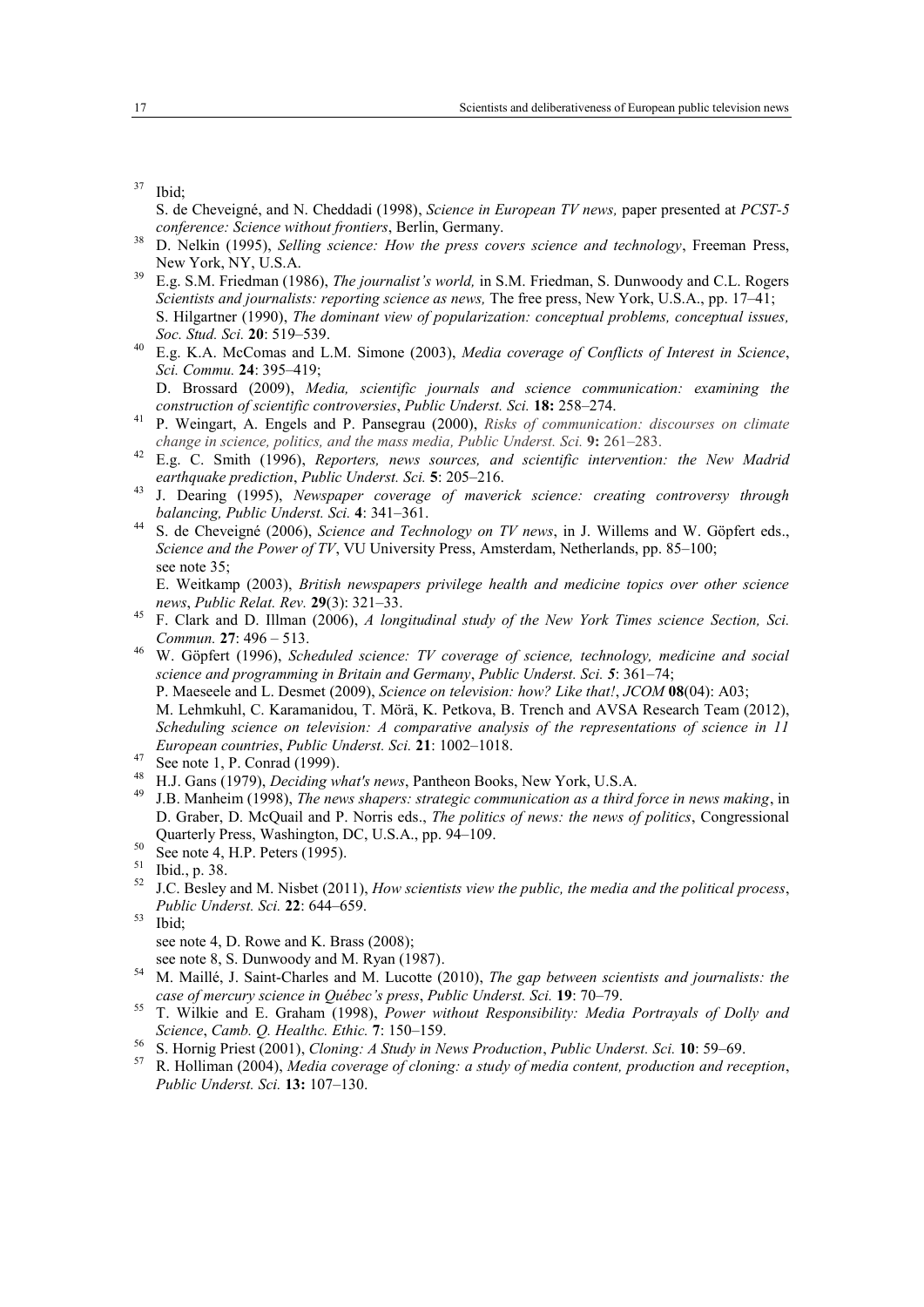- <sup>58</sup> M. Bourdaa, J.P. Konsman, C. Sécail, T. Venturini and I. Veyrat-Masson (in press), *Does television reflect the evolution of scientific knowledge? The case of attention deficit hyperactivity disorder coverage on French television*, *Public Underst. Sci.,* DOI: 10.1177/0963662513484842.
- <sup>59</sup> S.M. Amberg and T.E. Hall (2010), *Precision and Rhetoric in Media Reporting About Contamination in Farmed Salmon*, *Sci. Commun.* **32**(4): 489–513.

- <sup>61</sup> E.g. C. Smith (1996), *Reporters, news sources, and scientific intervention: the New Madrid earthquake prediction*, *Public Underst. Sci.* **5**: 205–216.
- $62$  See note 11, P. Verhoeven and B. Lops (2008).
- <sup>63</sup> D.C. Hallin (1992), *Sound bite news: Television coverage of elections, 1968–1988*, *J. Commun.* **42**(2): 5–24.
- <sup>64</sup> J.G. Blumler and D. Kavanagh (1999), *The third age of political communication: Influences and features*, *Polit. Commun.* **16**(3): 209–30;

K. Brants and P. van Praag (2006), *Signs of media logic: Half a century of political communication in the Netherlands*, *Javnost - The Public* **13**(1): 25–40.

- $65$  See note 11, P. Verhoeven and B. Lops (2008).
- <sup>66</sup> C. Michelle (2007), *'Human clones talk about their lives': Media representations of assisted reproductive and biogenetic technologies*, *Media Cult. Soc.* **29**(4): 644.
- <sup>67</sup> F.N. da Silva Medeiros and L. Massarani (2010), *Pandemic on the air: a case study on the coverage of new influenza A/H1N1 by Brazilian prime time TV news*, *JCOM* **09**(03): A03, pp. 2–9.
- <sup>68</sup> J.E. Steele (1995), *Experts and the operational bias of television news: The case of the Persian Gulf war*, *Journalism Mass Comm.* **72**(4): 799–812.
- $^{69}$  Ibid., p. 809.
- $\frac{70}{71}$  Ibid., p. 806.
- $^{71}$  Ibid., p. 809.<br> $^{72}$  CH de Vre
- <sup>72</sup> C.H. de Vreese (2005), *News framing: Theory and typology*, *Information Design Journal* **13**(1): 51–62.
- <sup>73</sup> D. Tewksbury et al. (2000), *The interaction of news and advocate frames: Manipulating audience perceptions of a local public policy issue*, *Journalism Mass Comm.* **77**(4): 804–29.
- <sup>74</sup> R.M. Entman (1993), *Framing: Toward clarification of a fractured paradigm*, *J Commun.* **43**(4): 52.
- <sup>75</sup> S. Iyengar (1996), *Framing responsibility for political issues*, *Annals of the American Academy of Political and Social Science* **546**(1): 59–70.
- $\frac{76}{77}$  Ibid., p. 62.
- Ibid.:

H.A. Semetko and P.M. Valkenburg (2000), *Framing European politics: A content analysis of press and television news*, *J. Commun.* **50**(2): 93–109.

- <sup>78</sup> H.A. Semetko and P.M. Valkenburg (2000), note 77; see also J.N. Cappella and K.H. Jamieson (1996), *News frames, political cynicism, and media cynicism*, *Annals of the American Academy of Political and Social Science* **546**(1): 71–84.
- $79$  See note 77, H.A. Semetko and P.M. Valkenburg (2000), p. 102.
- <sup>80</sup> W.A. Gamson and A. Modigliani (1987), *The changing culture of affirmative action,* in R.G. Braungart and M.M. Braungart eds., *Research in political sociology*, JAI Press, Greenwich, CT, U.S.A., p. 167.

<sup>82</sup> S. Cottle and M. Rai (2006), *Between display and deliberation: Analyzing TV news as communicative architecture*, *Media Cult. Soc.* **28**(2): 163–89.

 $^{60}_{61}$  See note 54.

 $rac{81}{82}$  See note 73, p. 806.

 $\frac{83}{84}$  Ibid., p. 172.

 $\frac{84}{85}$  Ibid., p. 173.

 $\frac{85}{86}$  Ibid., p. 179.

<sup>86</sup> M. Barua (2010), *Whose issue? Representations of human-elephant conflict in Indian and international media*, *Sci. Commun.* **32**(1): 55–75.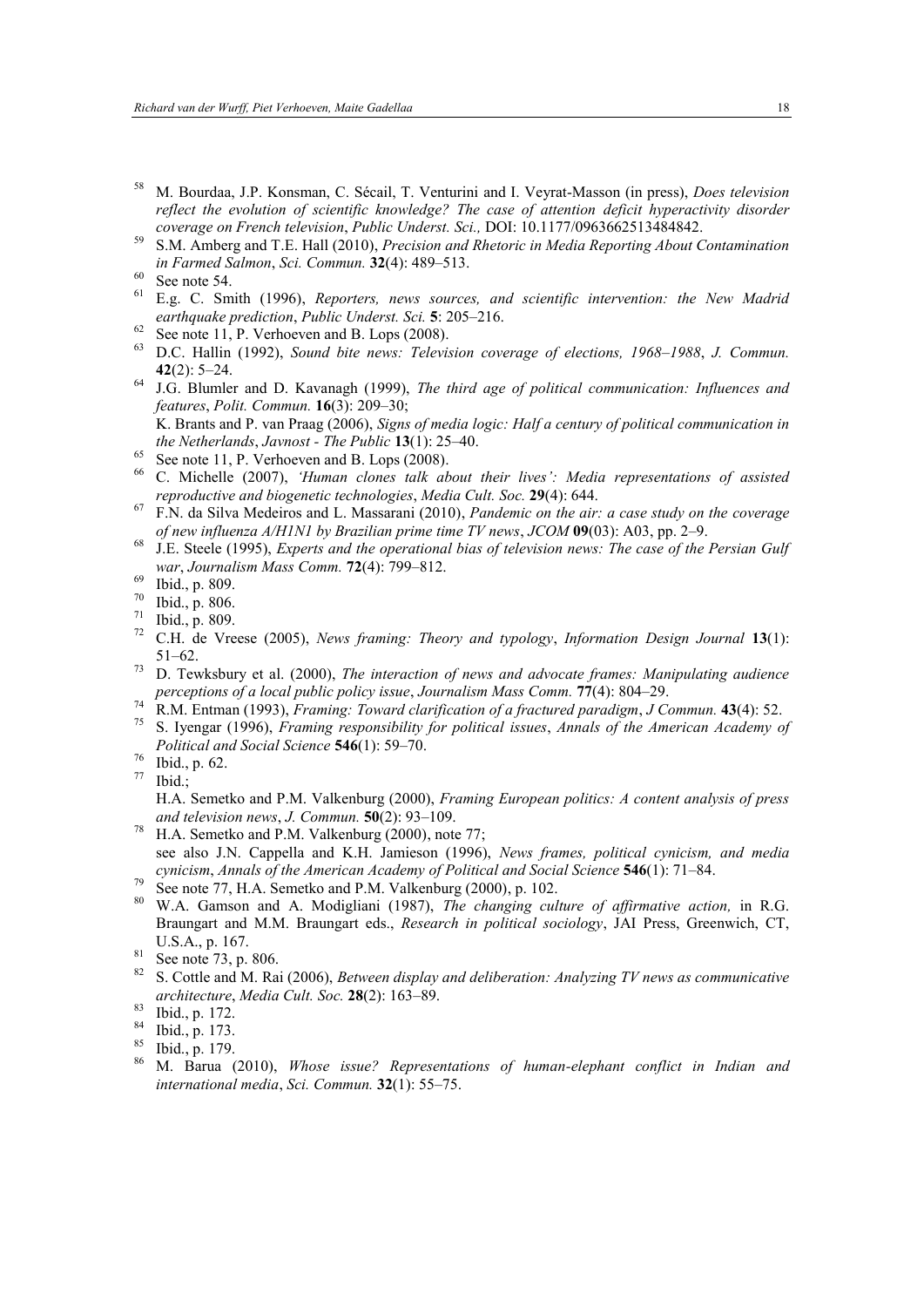- <sup>87</sup> A. Donk, J. Metag, M. Kohring and F. Marcinkowski (2012), *Framing emerging technologies: Risk perceptions of nanotechnology in the German press*, *Sci. Commun.* **34**(1): 5–29.
- <sup>88</sup> E.g. L.A. Marks, N. Kalaitzandonakes, L. Wilkins and L. Zakharova (2007), *Mass media framing of biotechnology news*, *Public Underst. Sci.* **16**: 183–203;
- P. Weingart, C. Salzmann and S. Wörmann (2008), *The social embedding of biomedicine: an analysis of German media debates 1995–2004*, *Public Underst. Sci.* **17**: 381–396.
- <sup>89</sup> R.B. Carver, E.A. Rødland and J. Breivik (2013), *Quantitative frame analysis of how the gene concept is presented in tabloid and elite newspapers*, *Sci. Commun.* **35**(4): 449–475.
- <sup>90</sup> R. van der Wurff (2012), *Klimaatverandering als journalistieke uitdaging: een literatuur studie* [Climate change as a journalistic challenge: A literature study], *Tijdschrift voor Communicatiewetenschap* [Journal of Communication Science] **40**: 271–292.
- $91$  See note 8, A.L. Roth (1998).
- <sup>92</sup> U. Schnabel (2003), *God's formula and devil's contribution: Science in the press*, *Public Underst. Sci.* **12**: 255–259.
- <sup>93</sup> E. Väliverronen (2006), *Expert, healer, reassurer, hero and prophet: Framing genetics and medical scientists in television news*, *New Genet. Soc.* **25**(3): 233–47.

- $^{95}$  Ibid., p. 239.
- <sup>96</sup> D. Jacobi and B. Schiele (1989), *Scientific imagery and popularized imagery: Differences and similarities in the photographic portraits of scientists*, *Soc. Stu. Sci.* **19**(4): 731–53; See note 93.
- <sup>97</sup> M. Bucchi and R.G. Mazzolini (2003), *Big science, little news: Science coverage in the Italian daily press, 1946-1997*, *Public Underst. Sci.* **12**: 7–24.
- See note 93.
- $\frac{98}{99}$  See note 92. <sup>99</sup> R. Haynes (2003), *From alchemy to artificial intelligence: stereotypes of the scientist in Western literature*, *Public Underst. Sci.* **12**(3): 243–253, p. 244.
- <sup>100</sup> B. van Gorp, E. Rommes and P. Emons (in press), *From the wizard to the doubter: Prototypes of scientists and engineers in fiction and non-fiction media aimed at Dutch children and teenagers*. *Public Underst. Sci.*, DOI: 10.1177/0963662512468566.
- <sup>101</sup> L.M. Hagen (1993), *Opportune witnesses: An analysis of balance in the selection of sources and arguments in the leading German newspapers' coverage of the census issue*, *Eur. J. Commun.* **8**(3): 317–43.
- <sup>102</sup> H.M. Kepplinger, H. B. Brosius and J.F. Staab (1991), *Instrumental actualization: A theory of mediated conflicts*, *Eur. J. Commun.* **6**(3): 263–90.
- <sup>103</sup> K.E. Gustafsson and L. Weibull (1997), *European newspaper readership: Structure and development*, *Communications* **22**(3): 249–97.
- <sup>104</sup> D. Riffe, S. Lacy and F.G. Fico (2005), *Analysing media messages: Using quantitative content analysis in research*, LEA, Mahwah, NJ, U.S.A.
- <sup>105</sup> R. Iedema (2001), *Analysing film and television: A social semiotic account of 'hospital: An unhealthy business*', in T. van Leeuwen and C. Jewitt eds., *Handbook of visual analysis*, Sage, London, U.K., pp. 183–204.

 $^{107}$  See note 77, H.A. Semetko and P.M. Valkenburg (2000).

- <sup>109</sup> J. Durant, G. Evans and G. Thomas (1992), *Public understanding of science in Britain: The role of medicine in the popular representation of science*, *Public Underst. Sci.* **1**(1): 161–82.
- <sup>110</sup> E.F. Einsiedel (1992), *Framing science and technology in the Canadian press*, *Public Understanding of Science*, **1**(1): 89–101.

 $^{94}$  Ibid., p. 238.

 $\frac{106}{107}$  Ibid.

 $\frac{108}{109}$  See note 82.

 $\frac{111}{112}$  See note 38.

See note 93;

see note 96, D. Jacobi and B. Schiele (1989).